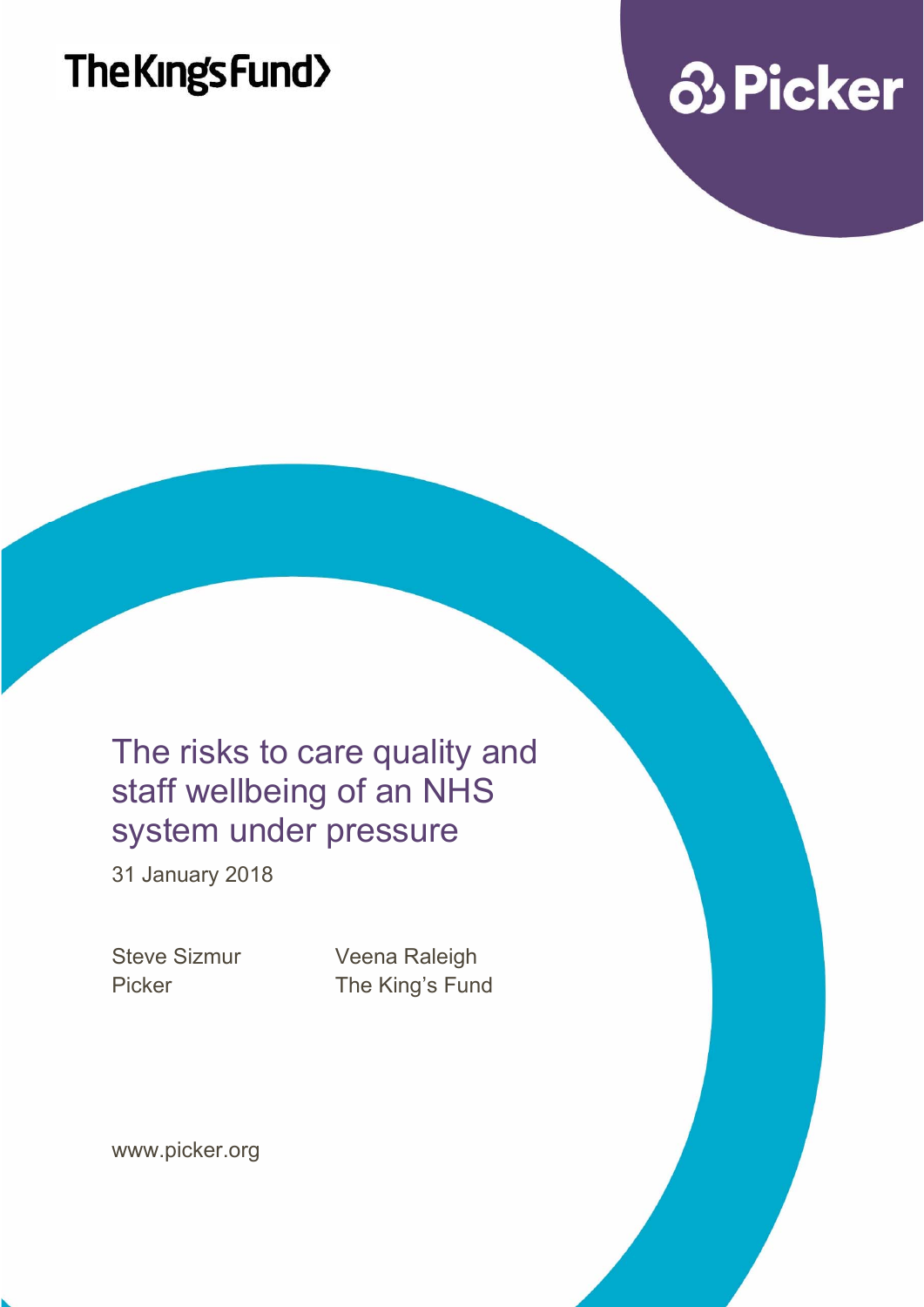### **& Picker**

### Picker

Picker is an international charity dedicated to ensuring the highest quality health and social care for all, always. We are here to:

- o Influence policy and practice so that health and social care systems are always centred around people's needs and preferences.
- <sup>o</sup> Inspire the delivery of the highest quality care, developing tools and services which enable all experiences to be better understood.
- **Empower those working in health and social care to improve experiences by effectively** measuring, and acting upon, people's feedback.

© Picker 2018

Published by and available from: Picker Institute Europe Buxton Court 3 West Way Oxford, OX2 0JB England

Tel: 01865 208100 Fax: 01865 208101

Email: [info@pickereurope.ac.uk](mailto:info@pickereurope.ac.uk) Website: [www.picker.org](http://www.picker.org/)

Registered Charity in England and Wales: 1081688 Registered Charity in Scotland: SC045048 Company Limited by Registered Guarantee No 3908160

Picker Institute Europe has UKAS accredited certification for ISO20252: 2012 (GB08/74322) and ISO27001:2013 (GB10/80275). Picker is registered under the Data Protection Act 1998 (Z4942556). This research conforms to the Market Research Society's Code of Practice.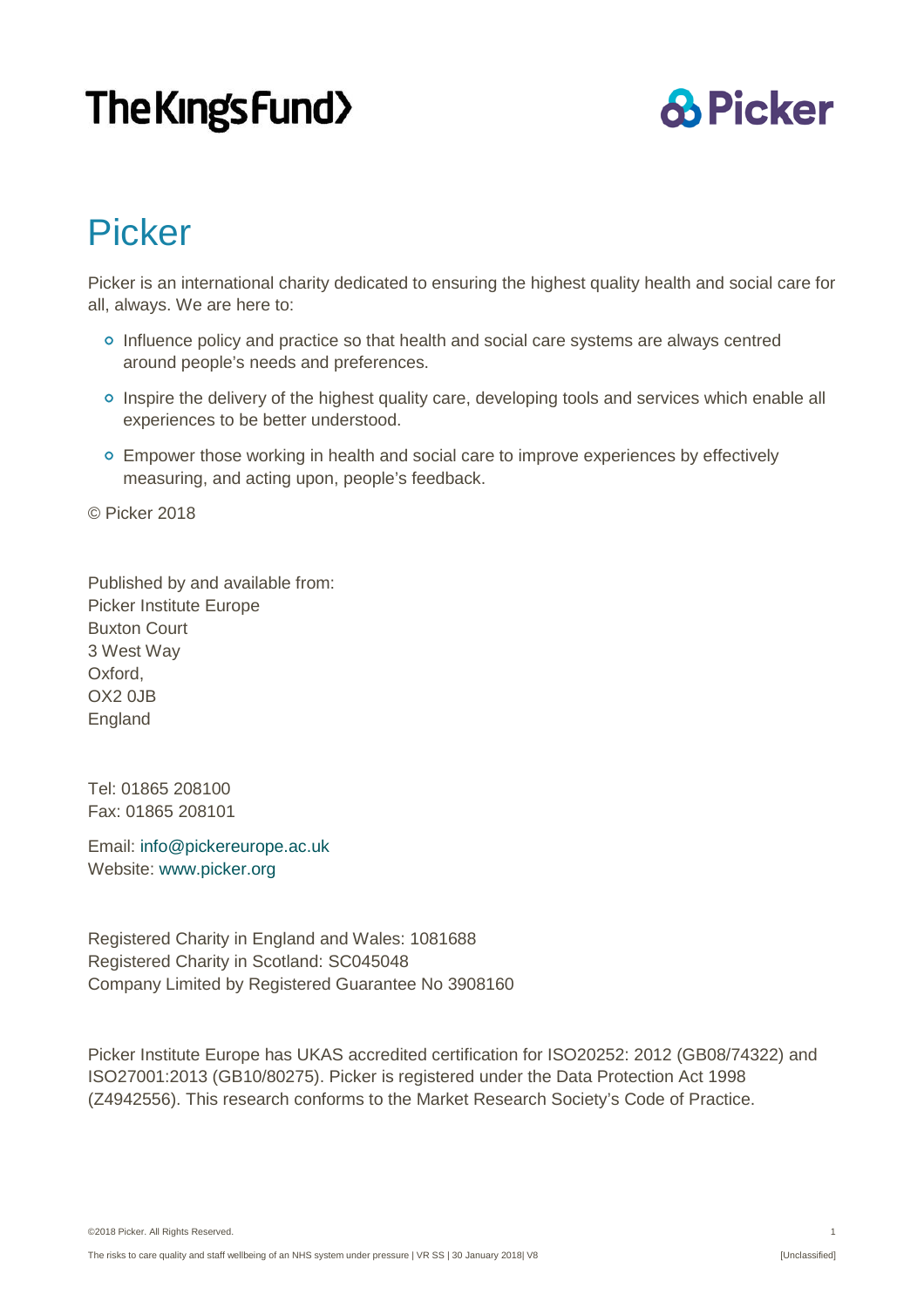

### **Contents**

| The risks to care quality and staff wellbeing of an NHS system under pressure      | 3  |
|------------------------------------------------------------------------------------|----|
| Summary                                                                            | 3  |
| Introduction                                                                       |    |
| <b>Methods</b>                                                                     | 5  |
| Data sources                                                                       | 5  |
| Method of analysis                                                                 |    |
| Results                                                                            |    |
| Distribution of the workforce variables and staff and patient experience responses |    |
| Associations between workforce variables and staff experience                      | 9  |
| Associations between workforce variables and patient experience                    | 12 |
| Associations between staff experience and patient experience                       | 16 |
| <b>Discussion</b>                                                                  | 17 |
| Acknowledgements                                                                   | 19 |
| Appendix: Data sources for workforce and contextual variables                      | 20 |
| References                                                                         | 21 |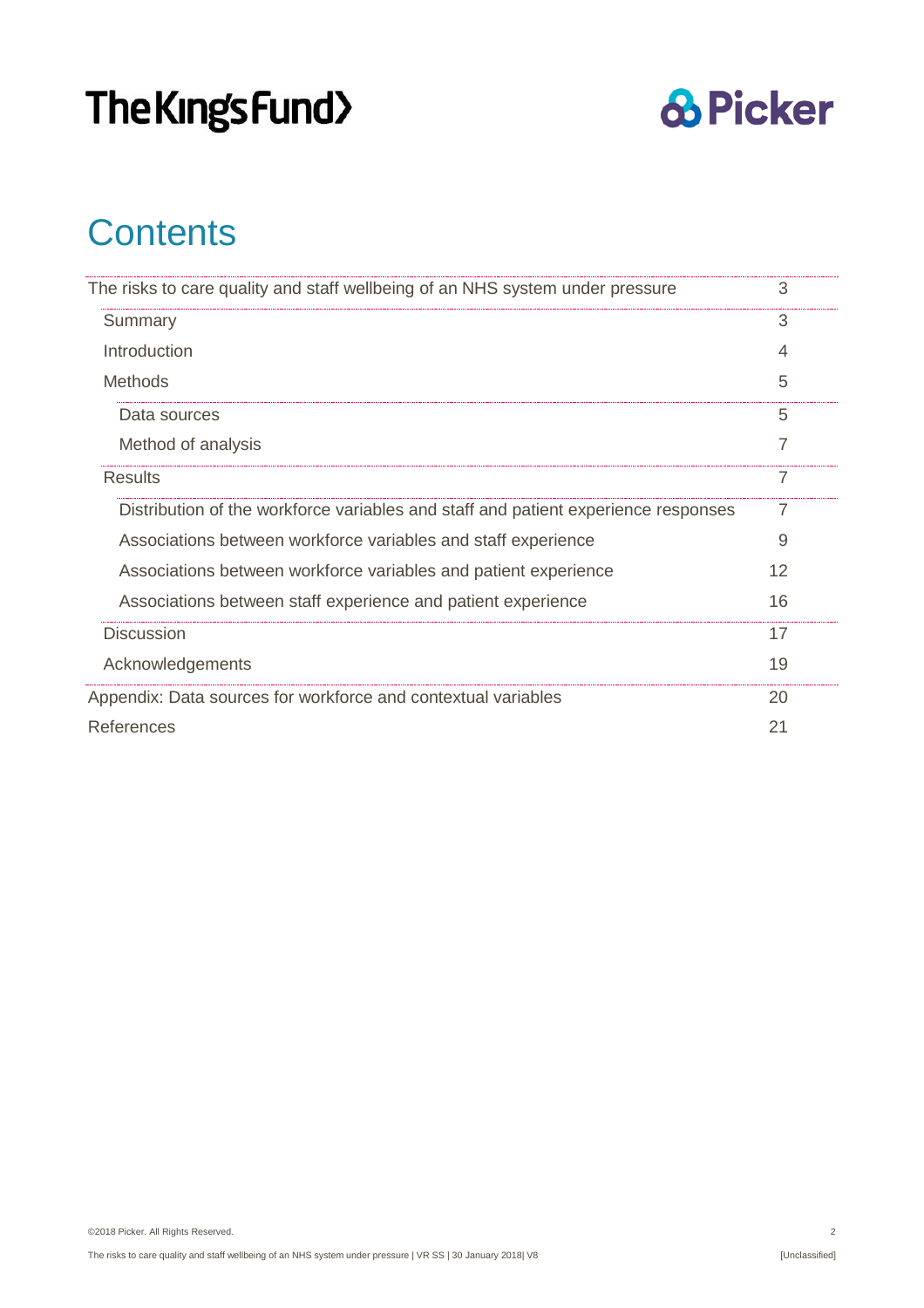### **& Picker**

### <span id="page-3-0"></span>The risks to care quality and staff wellbeing of an NHS system under pressure

Steve Sizmur & Veena Raleigh

#### <span id="page-3-1"></span>**Summary**

There is a body of evidence linking staff wellbeing to patient outcomes and experience. However, work pressures and staff shortages in the NHS are escalating, and likely to worsen given financial constraints and the probable impact of UK's withdrawal from the EU. Financial and demand pressures on the NHS are mounting and declining standards of performance are widely reported. Staff shortages, work pressures, turnover and expenditure on agency staff are escalating. The UK is below the Organisation for Economic Co-operation and Development (OECD) average for doctors and nurses per head of population, and problems in recruitment and retention are likely to worsen. The UK also has fewer acute beds relative to its population than almost any other comparable health system. In these circumstances, the risks to patient care are self-evident and it is important to monitor staff wellbeing and how it is impacting on patients.

Our analysis shows several findings that are significant in the current context. We found that staff experience was associated with sickness absence rates, spend on agency staff and staffing levels, indicating that staff wellbeing is impacted negatively by a workforce that is overstretched and supplemented by temporary staff. Patient experience was also negatively associated with workforce factors: higher spend on agency staff, fewer doctors and especially fewer nurses per bed, and bed occupancy. These findings are unsurprising. Use of agency staff provides less continuity and stability of care, and inadequate staffing and high bed occupancy will impact negatively on the quality of inpatient care. That these associations with workforce factors come through in patients' feedback is noteworthy, as it signals the risks to the quality of care for patients given the current widely-reported crises in NHS staffing. Staff-reported experience was correlated with patient feedback in several areas, notably between staff perceptions of care quality and patient experience, indicating that staff and patients' perceptions about quality of care are consistent.

Our findings highlight the importance of reducing dependency on agency staff, not just as a costcutting measure, but also from a quality of care perspective. Likewise, patients' feedback shows the importance of reducing the pressure on beds and ensuring adequate staffing for improving quality of patient care. Associations between workforce factors, bed availability, staff and patient experience resonate with other research. They suggest that the deepening crisis in NHS staffing and availability of beds could cause a deterioration in the quality of care. The findings have significance for policy makers and managers in terms of the urgent need to address the workforce and NHS capacity issues.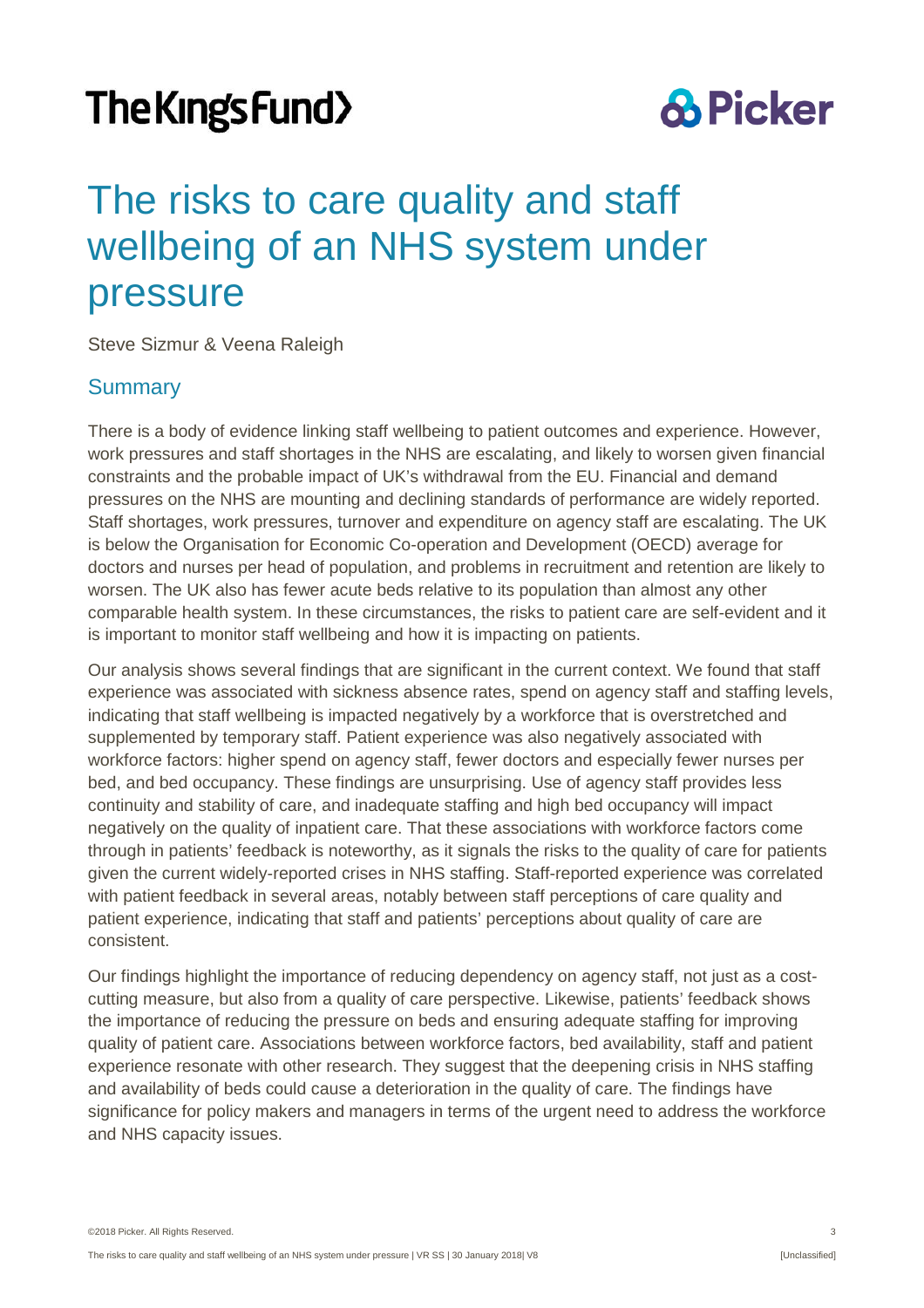

#### <span id="page-4-0"></span>**Introduction**

A wealth of evidence shows that organisational performance is critically dependent on the health and wellbeing of the staff employed. While this applies in all sectors, including commercial, the implications are arguably most profound in health care given the potential impact of organisational performance on patients' outcomes and experiences. There is a large body of research showing that the wellbeing, experience and outcomes of staff impact on the quality of care and experience and outcomes for patients:

Several studies have shown associations between staffing levels and patient outcomes. [i](#page-21-1) Leadership styles, management practices and workload are predictive of staff satisfaction and engagement, which in turn impact on staff wellbeing and behaviour e.g. burnout, stress, job performance, errors, work relationships, absenteeism and turnover.<sup>[ii](#page-21-2) [iii](#page-21-3)</sup> A review by West et al found significant associations between several NHS staff experience variables and organisational outcomes; in particular, staff engagement (measured by motivation, involvement and advocacy) in NHS hospitals was linked to patient satisfaction, patient mortality, and overall performance indicators from the CQC's Annual Health Check, as well as being strongly linked with staff absenteeism.<sup>[iv](#page-21-4)</sup>

Staff experience and wellbeing (such as burnout) are associated with quality, safety and patient outcomes in many countries and care settings.<sup>[v](#page-21-5)</sup> Moreover, staff outcomes such as absence and turnover are related to patient outcomes,<sup>[vi](#page-21-6)[vii](#page-21-7)</sup> and are in turn affected by work practices and engagement. Vili Staff engagement in particular is reported to be the most consistent predictor of patient and staff outcomes, often because it is a mediating mechanism between other workforce predictors and outcomes.<sup>[ix](#page-21-9)</sup> Staff experience is also associated with patient reported experience, with staff feedback on cleanliness, managerial support, witnessing and reporting of errors, working e[x](#page-21-10)tra hours and stress all being significant predictors.<sup>x [xi](#page-21-11)</sup>

Overall, the research shows that the quality of care provided is predicted by the experiences and engagement of healthcare workers and the support they receive from colleagues and the organisation more widely.<sup>[xii](#page-21-12)</sup>

While the research, most of which is cross-sectional, doesn't always demonstrate causality, the results point to the importance of the health and wellbeing of staff as a critical factor in ensuring high quality care for patients.

This summary of the research evidence on the direct and indirect impact of staff health, wellbeing and engagement on patient care and outcomes highlights the need for continuing review of how NHS staff are faring – especially in the current environment. The unprecedented financial pressures the NHS is currently facing, the widely reported challenges of high vacancy levels and staff shortages, anecdotal reports of staff dissatisfaction with pay and work pressures, and the potentially negative impact on NHS staff numbers of the UK's decision to leave the European Union add to the urgency of a contemporaneous review, given the potentially deleterious impacts on the quality of care that patients receive.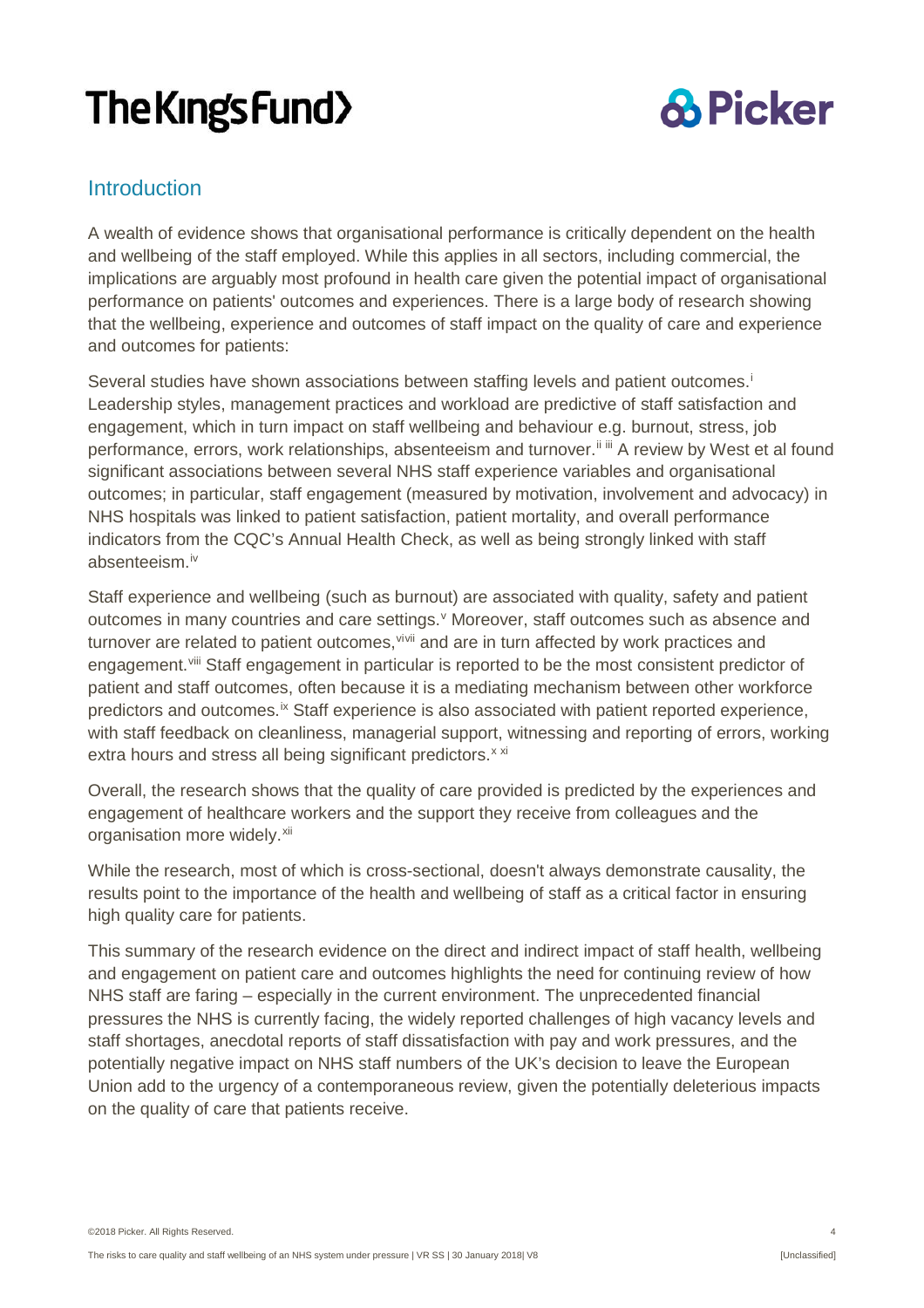

In this report we examine:

- <sup>o</sup> How does NHS staff experience vary with levels of staffing, sickness absence, spend on agency staff and bed occupancy in NHS hospitals, and is there an association with the size of trust?
- o How does patient experience vary with these same factors?
- What is the relationship between staff and patient perspectives on care?

The aim of this analysis is to provide some insights about the NHS workforce that are relevant in the context of contemporary issues facing the NHS, and which can impact on the experience of staff and patients, and potentially the quality of care. The scope of the study is limited by the data sources available. Nonetheless, using the data available, we explore several associations that are especially relevant in the current context.

This is a collaborative project between Picker and The King's Fund, for which we have not received any external funding.

#### <span id="page-5-0"></span>**Methods**

#### <span id="page-5-1"></span>**Data sources**

The analysis focuses on 134 NHS general acute trusts in England. Specialist trusts were excluded from the analysis because the specialist care they provide is atypical of acute trusts. Data relating to the experience of staff and patients at acute NHS trusts in England, and on workforce and contextual variables, were used for the analysis, matched as closely as possible in terms of the period to which the data refer. Specifically, the following publicly-available data sources were used for the analysis (see [Appendix](#page-20-0) for details of data sources):

- o NHS staff experience survey 2016
- o NHS inpatient experience survey 2016
- o Number of doctors per occupied hospital bed August 2016
- o Number of nurses per occupied hospital bed August 2016
- Spend on agency staff as a proportion of total pay (rankings) Q2-Q3 2016
- o Staff sickness absence rates Q2-Q3 2016
- o Proportion of beds occupied Q3 2016

We also considered the following contextual variables that reflect on trust size:

- o Number of admissions Q3 2016
- **O** Number of hospital beds Q3 2016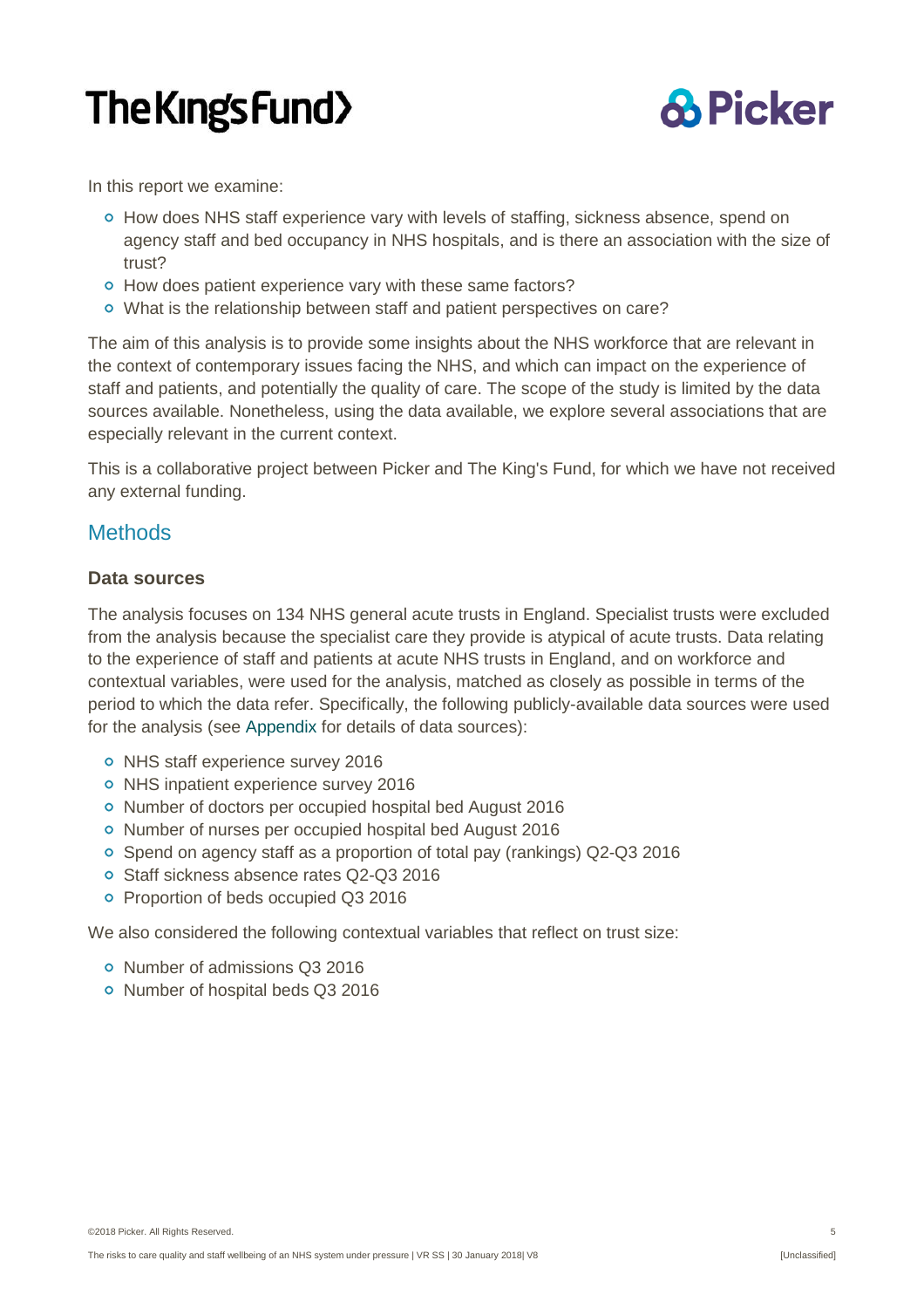

#### *Box 1*

**NHS staff survey 2016**: The following 23 items were selected for analysis, using the unweighted aggregated frequencies for acute hospital trusts (published in trust-level benchmark reports): Q3c "I am able to do my job to a standard I am personally pleased with" Q4e "I am able to meet all the conflicting demands on my time at work" Q4g "There are enough staff at this organisation for me to do my job properly" Q5b "The support I get from my immediate manager" Q5c "The support I get from my work colleagues" Q6a "I am satisfied with the quality of care I give to patients/service users" Q6b "I feel that my role makes a difference to patients / service users" Q6c "I am able to deliver the care I aspire to" Q7f "My immediate manager takes a positive interest in my health and well-being" Q7g "My immediate manager values my work" Q9a "Does your organisation take positive action on health and well-being?" Q9c "During the last 12 months have you felt unwell as a result of work related stress?" Q9d "In the last three months have you ever come to work despite not feeling well enough to perform your duties?" Q9e "Have you felt pressure from your manager to come to work?" Q9f "Have you felt pressure from colleagues to come to work? Q20a "In the last 12 months, have you had an appraisal, annual review, development review, or Knowledge and Skills Framework (KSF) development review? Q21a "Care of patients / service users is my organisation's top priority" Q21b "My organisation acts on concerns raised by patients/service users" Q21c "I would recommend my organisation as a place to work" Q21d "If a friend or relative needed treatment I would be happy with the standard of care provided by this organisation" Q22b "I receive regular updates on patient/service user experience feedback" Q22c "Feedback from patients/service users is used to make informed decisions"

Overall indicator of staff engagement derived from nine staff survey variables<sup>[1](#page-6-0)</sup>

#### *Box 2*

**NHS inpatient survey 2016**: The following 19 items were selected for analysis, using the standardised benchmark scores for acute hospital trusts (published in trust-level benchmark reports):

Q9 "From the time you arrived at the hospital, did you feel that you had to wait a long time to get to a bed on a ward?" Q17 "In your opinion, how clean was the hospital room or ward that you were in?"

Q20 "Did you get enough help from staff to wash or keep yourself clean?"

Q24 "Did you get enough help from staff to eat your meals?"

Q25 "When you had important questions to ask a doctor, did you get answers that you could understand?"

Q26 "Did you have confidence and trust in the doctors treating you?"

Q28 "When you had important questions to ask a nurse, did you get answers that you could understand?"

Q29 "Did you have confidence and trust in the nurses treating you?

Q31 "In your opinion, were there enough nurses on duty to care for you in hospital?"

Q32 "Did you know which nurse was in charge of looking after you?

Q33 "In your opinion, did the members of staff caring for you work well together?"

Q34 "Sometimes in a hospital, a member of staff will say one thing and another will say something quite different. Did this happen to you?

Q36 "Did you have confidence in the decisions made about your condition or treatment?"

- Q38 "Did you find someone on the hospital staff to talk to about your worries and fears?"
- Q39 "Do you feel you got enough emotional support from hospital staff during your stay?"
- Q44 "How many minutes after you used the call button did it usually take before you got the help you needed?"

Q72 "Overall, did you feel you were treated with respect and dignity while you were in the hospital?"

Q73 "During your time in hospital did you feel well looked after by hospital staff?"

Q74 Overall rating of experience

 $\overline{a}$ 

<span id="page-6-0"></span><sup>1</sup> See: *Making Sense of your Staff Survey Data* document on NHS Staff Survey website [\(http://www.nhsstaffsurveys.com/Page/1006/Latest-Results/2016-Results/\)](http://www.nhsstaffsurveys.com/Page/1006/Latest-Results/2016-Results/)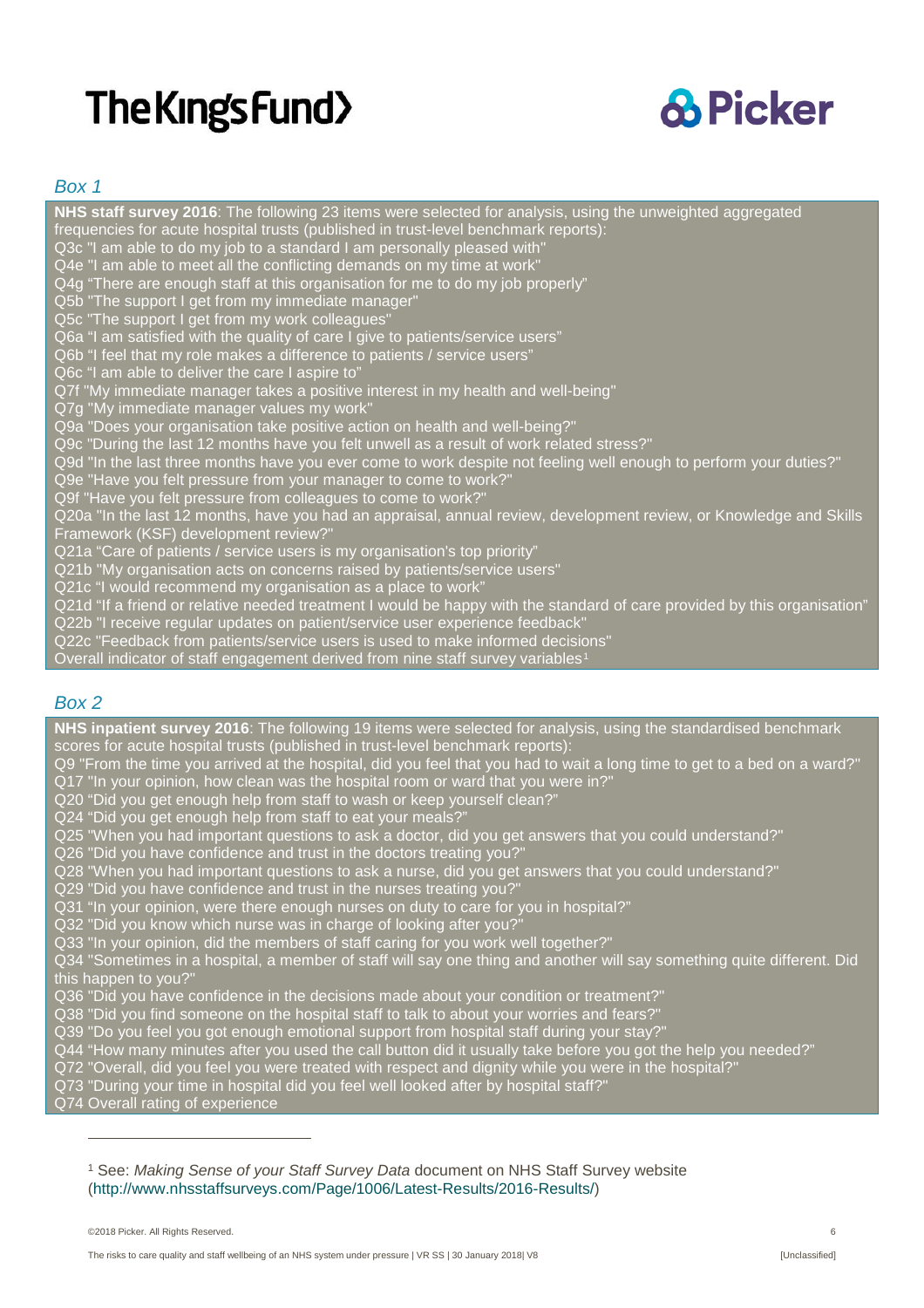

The staff survey items selected are those that reflect or could impact on the quality of inpatient care, either directly (e.g. work pressures) or indirectly (e.g. managerial support). The patient survey items selected are those that reflect aspects of the quality of care likely to be affected directly or indirectly by whether or not trusts have an adequate, well-trained and well-supported hospital workforce. The questions from the staff and patient surveys selected for analysis are shown in Boxes 1 & 2.

#### <span id="page-7-0"></span>**Method of analysis**

We first examined the distribution of the variables across trusts and the Health Education England regions. Then we analysed associations between the workforce variables, and staff and patient experience. Trust-level data were analysed using Spearman's rank-order correlations between selected staff and patient experience variables on the one hand, and staffing levels, spend on agency staff, sickness absence and bed occupancy rates on the other. We also examined associations between the staff and patient experience variables. The correlation coefficients were examined to determine which were large enough to warrant consideration of the magnitude and direction of the relationship: correlation coefficients greater in magnitude than 0.3 and 0.5 respectively were considered to be of interest. We also examined associations with the number of admissions and number of beds as contextual variables, to see if trust size had a bearing on the results. The statistical analysis is constrained by the workforce data available at trust level, which is limited in scope and depth and does not support more sophisticated approaches.

#### <span id="page-7-1"></span>**Results**

The key findings are summarised below as follows.

- Distribution of the variables across trusts and regions (Table 1)
- Associations between workforce variables and staff experience (Table 2)
- Associations between workforce variables and patient experience (Table 3)
- Associations between staff experience and patient experience (Table 4).

#### <span id="page-7-2"></span>**Distribution of the workforce variables and staff and patient experience responses**

As background information, the distribution of the workforce variables is reported in Table 1. Sickness absence rates were evenly distributed across trusts. The large majority of trusts had occupancy rates above 85 per cent, with minimum occupancy of over 70 per cent. Staffing ratios showed a number of moderate outliers with relatively high numbers of doctors and nurses per bed. Spend on agency staff was available only as rankings and is not shown in the table.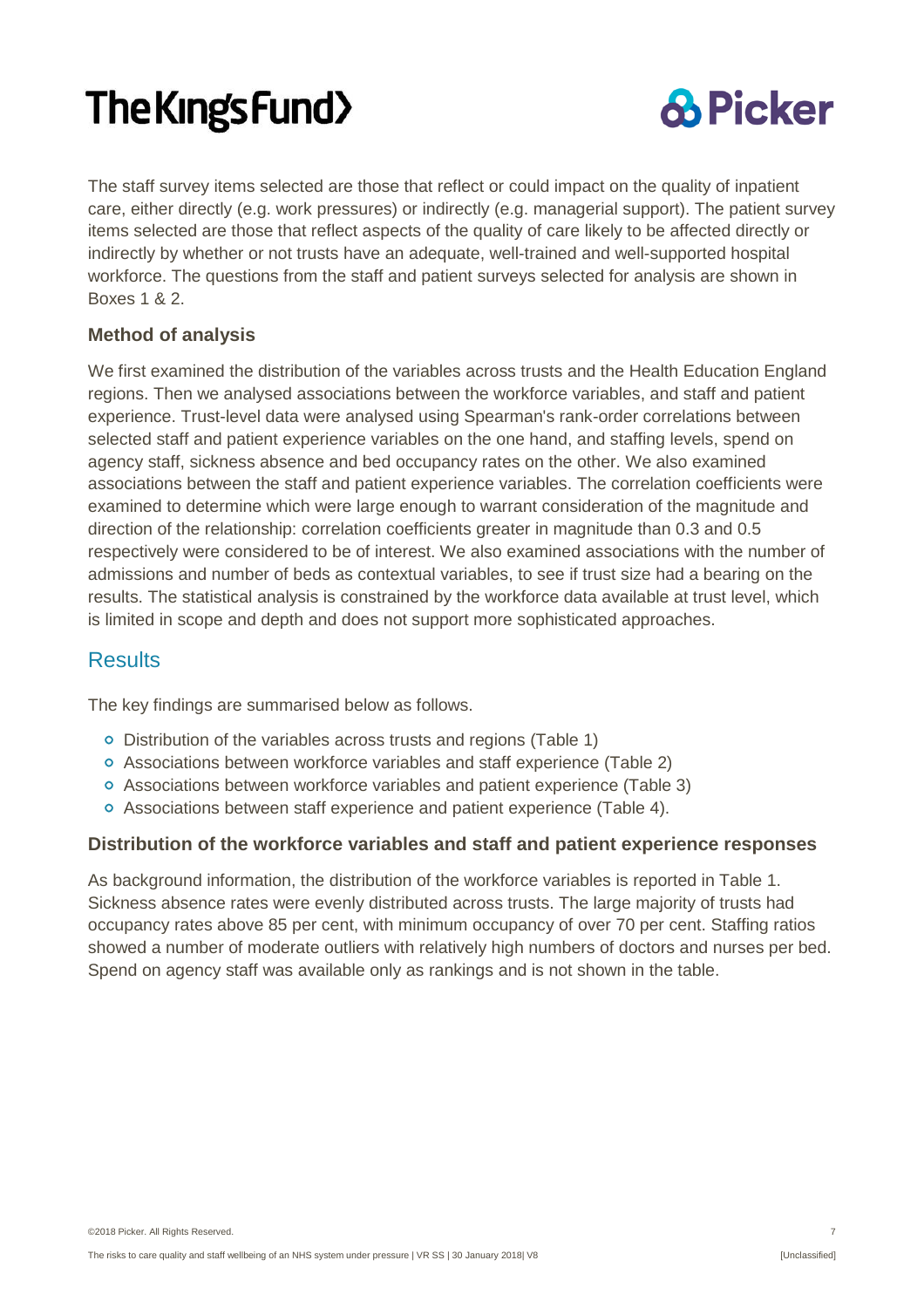### **& Picker**

|                                               | <b>Percentiles</b> |     |     |     |                |  |  |  |  |  |
|-----------------------------------------------|--------------------|-----|-----|-----|----------------|--|--|--|--|--|
|                                               | <b>Minimum</b>     | 25  | 50  | 75  | <b>Maximum</b> |  |  |  |  |  |
| Percentage sickness absence rate Q2-3<br>2016 | 2.5                | 3.6 | 4.1 | 4.4 | 5.5            |  |  |  |  |  |
| Total beds % occupied                         | 73                 | 84  | 88  | 93  | 100            |  |  |  |  |  |
| General & acute beds % occupied               | 78                 | 87  | 91  | 94  | 100            |  |  |  |  |  |
| Doctors per occupied bed                      | 0.6                | 0.8 | 0.9 | 1.1 | 2.0            |  |  |  |  |  |
| Nurses per occupied bed                       | 1.3                | 1.7 | 2.0 | 2.4 | 4.8            |  |  |  |  |  |

*Table 1: Distribution of workforce variables used in analyses*

There were some regional patterns in the distribution of workforce variables. Trusts in the North East and Wessex ranked relatively low on agency spend, and London trusts ranked in the middle to high end of the distribution. On the other hand, sickness absence rates were consistently lower in London trusts and generally higher in trusts in the north of England. The number of doctors per bed was relatively high in N.W. London and N. Central & E. London, but otherwise showed no marked regional differences. Nursing ratios followed a similar pattern. Bed occupancy rates were generally high and showed little regional variation.

The staff survey results did not show a consistent pattern of variation across regions. Staff in London trusts tended to respond relatively positively to a number of questions relating to quality of care, and were relatively negative regarding support from managers and colleagues, and stress related illness. Trusts in S.W. England and Yorkshire & Humber were frequently associated with lower ratings on staff survey questions, particularly patient-related items, but South West trusts were more positive about support from managers and colleagues.

In contrast, London trusts, particularly S. London and to a lesser extent N. Central & E. London, were associated with lower patient experience scores in a number of areas. Wessex, N.E. and S.W. England trusts were relatively positive on a number of measures.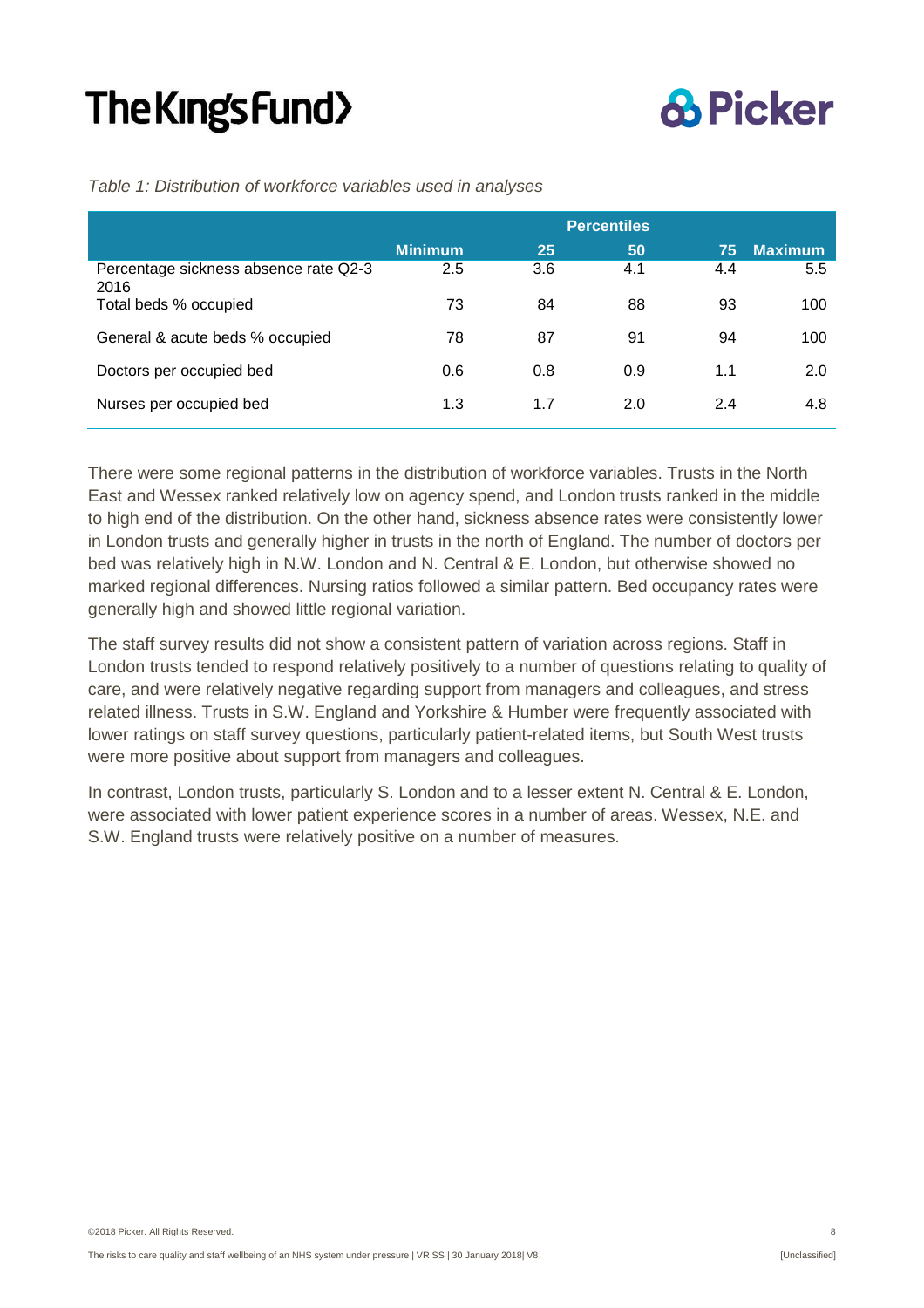

| <b>Survey item</b> | <b>Agency</b><br>spend | <b>Sickness</b><br>absence | <b>Total beds</b><br>% occupied | <b>General &amp;</b><br>acute %<br>occupied | <b>Doctors</b><br>per bed | <b>Nurses</b><br>per bed |
|--------------------|------------------------|----------------------------|---------------------------------|---------------------------------------------|---------------------------|--------------------------|
| Q3c positive       | $-.10$                 | $-.10$                     | $-.09$                          | $-.07$                                      | $-.05$                    | $-.03$                   |
| Q4e positive       | $-.06$                 | $-0.15$                    | $-.05$                          | $-.04$                                      | .01                       | $-.07$                   |
| Q4g positive       | $-.30$                 | $-14$                      | $-.04$                          | $-.08$                                      | .09                       | .13                      |
| Q5b positive       | $-.35$                 | $-23$                      | $-.10$                          | $-.11$                                      | .05                       | .04                      |
| Q5c positive       | $-.31$                 | $-.02$                     | $-.11$                          | $-0.13$                                     | $-.19$                    | $-.04$                   |
| Q6a positive       | $-.12$                 | $-.41$                     | $-.04$                          | $-.03$                                      | .27                       | .19                      |
| Q6b positive       | $-0.15$                | $-.50$                     | .02                             | .05                                         | .36                       | .22                      |
| Q6c positive       | $-.04$                 | $-.43$                     | .00                             | .02                                         | .21                       | .05                      |
| Q7f positive       | $-.31$                 | $-.27$                     | $-.13$                          | $-.15$                                      | .12                       | .13                      |
| Q7g positive       | $-.37$                 | $-.36$                     | $-.11$                          | $-.14$                                      | .20                       | .16                      |
| Q9a positive       | $-.26$                 | $-.15$                     | $-.13$                          | $-.12$                                      | .02                       | .03                      |
| Q9c no             | $-.28$                 | $-.03$                     | $-.11$                          | $-.12$                                      | $-.09$                    | $-.11$                   |
| Q9d no             | $-.34$                 | $-14$                      | $-.14$                          | $-.21$                                      | .27                       | .24                      |
| Q9e no             | $-24$                  | .04                        | $-14$                           | $-.16$                                      | .12                       | .31                      |
| Q9f no             | $-.33$                 | .25                        | $-.18$                          | $-.25$                                      | $-.11$                    | .18                      |
| Q20a positive      | $-0.15$                | .10                        | $-.06$                          | $-.03$                                      | $-.12$                    | .03                      |
| Q21a positive      | $-24$                  | $-.35$                     | $-.04$                          | $-.05$                                      | .16                       | .02                      |
| Q21b positive      | $-.30$                 | $-.32$                     | $-.09$                          | $-.10$                                      | .14                       | .05                      |
| Q21c positive      | $-.38$                 | $-28$                      | $-.07$                          | $-.07$                                      | .12                       | .03                      |
| Q21d positive      | $-.52$                 | $-.34$                     | $-.10$                          | $-.12$                                      | .28                       | .16                      |
| Q22b positive      | $-.05$                 | $-.19$                     | $-.23$                          | $-.24$                                      | .00                       | $-.02$                   |
| Q22c positive      | $-.08$                 | $-.37$                     | $-.09$                          | $-.11$                                      | .22                       | .05                      |
| Engagement score   | .08                    | $-.31$                     | $-.04$                          | $-.03$                                      | .01                       | $-.05$                   |

#### *Table 2: Correlations between workforce and staff survey variables*

#### <span id="page-9-0"></span>**Associations between workforce variables and staff experience**

Correlation coefficients between workforce variables and staff experience are reported in Table 2.

The workforce variables showing the strongest association with staff experience were sickness absence rates and spend on agency staff.

Sickness absence rates were negatively associated with all but three of the 23 selected staff experience variables: staff reported experience was generally more negative in trusts where sickness absence rates were higher. The negative association with sickness absence rates was strongest for staff feedback to three questions relating to the quality of care they were able to provide to patients, to the organisation's prioritisation of patient care and to questions about acting on patient feedback. The proportions of staff happy with the standard of care that would be provided to a friend or relative were also lower in trusts where sickness absence rates were higher (Figure 1).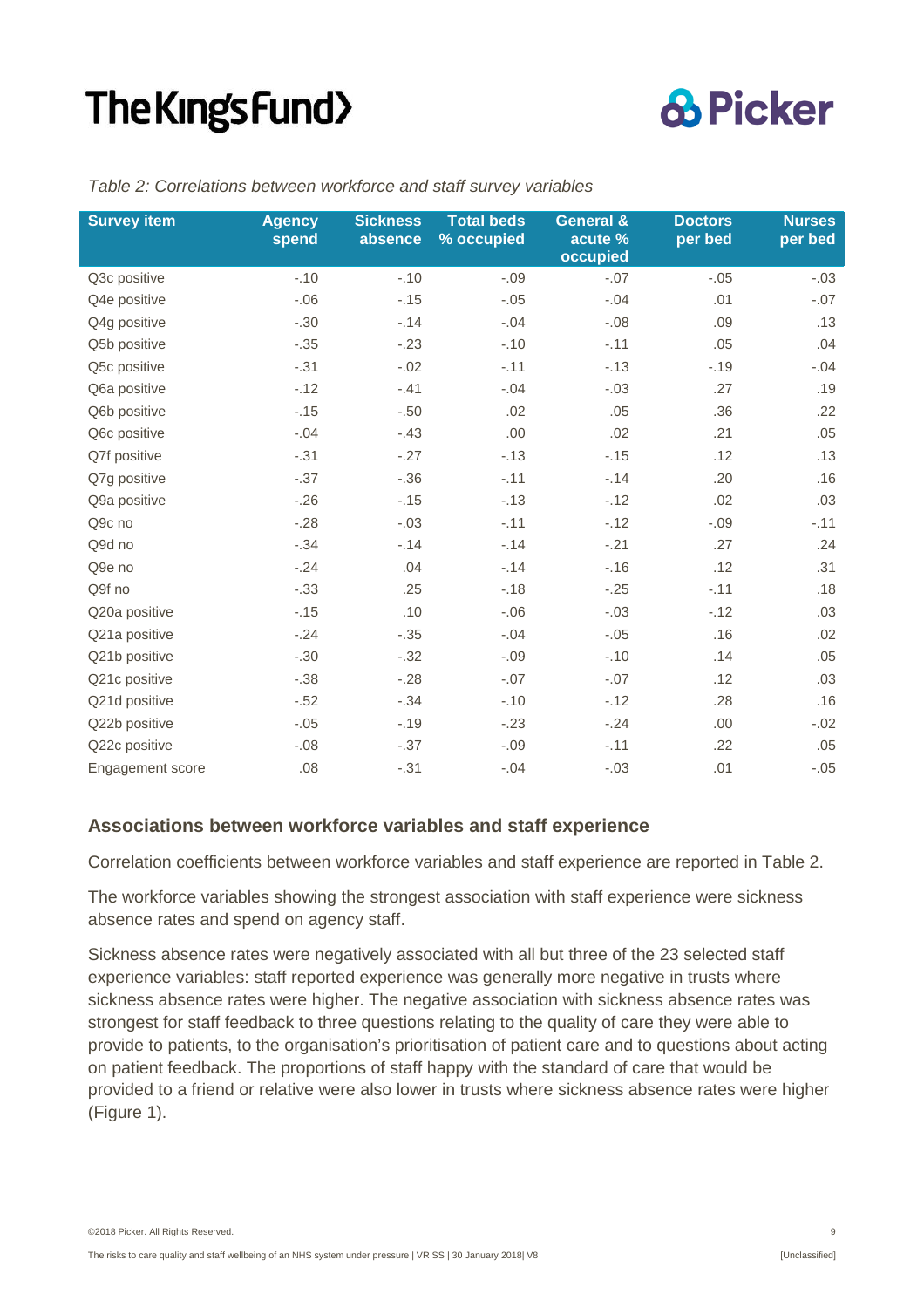### **& Picker**



*Figure 1: Relationship between sickness absence rates and staff ability to deliver the care they aspire to*

Spend on agency staff was negatively associated with all but one of the 23 selected staff experience variables: staff reported experience was generally more negative in trusts where spend on agency staff was higher. The strongest negative association was observed for staff satisfaction with the standard of care provided by the organisation ("*If a friend or relative needed treatment I would be happy with the standard of care provided by this organisation*") (Figure 2). Staff feedback about action on patient feedback was also more negative in trusts with higher spend on agency staff. In trusts with higher spend on agency staff, lower proportions of staff also reported getting support from managers and colleagues, organisational interest in the health and wellbeing of staff, and (to a lesser extent) not feeling work related stress and pressures.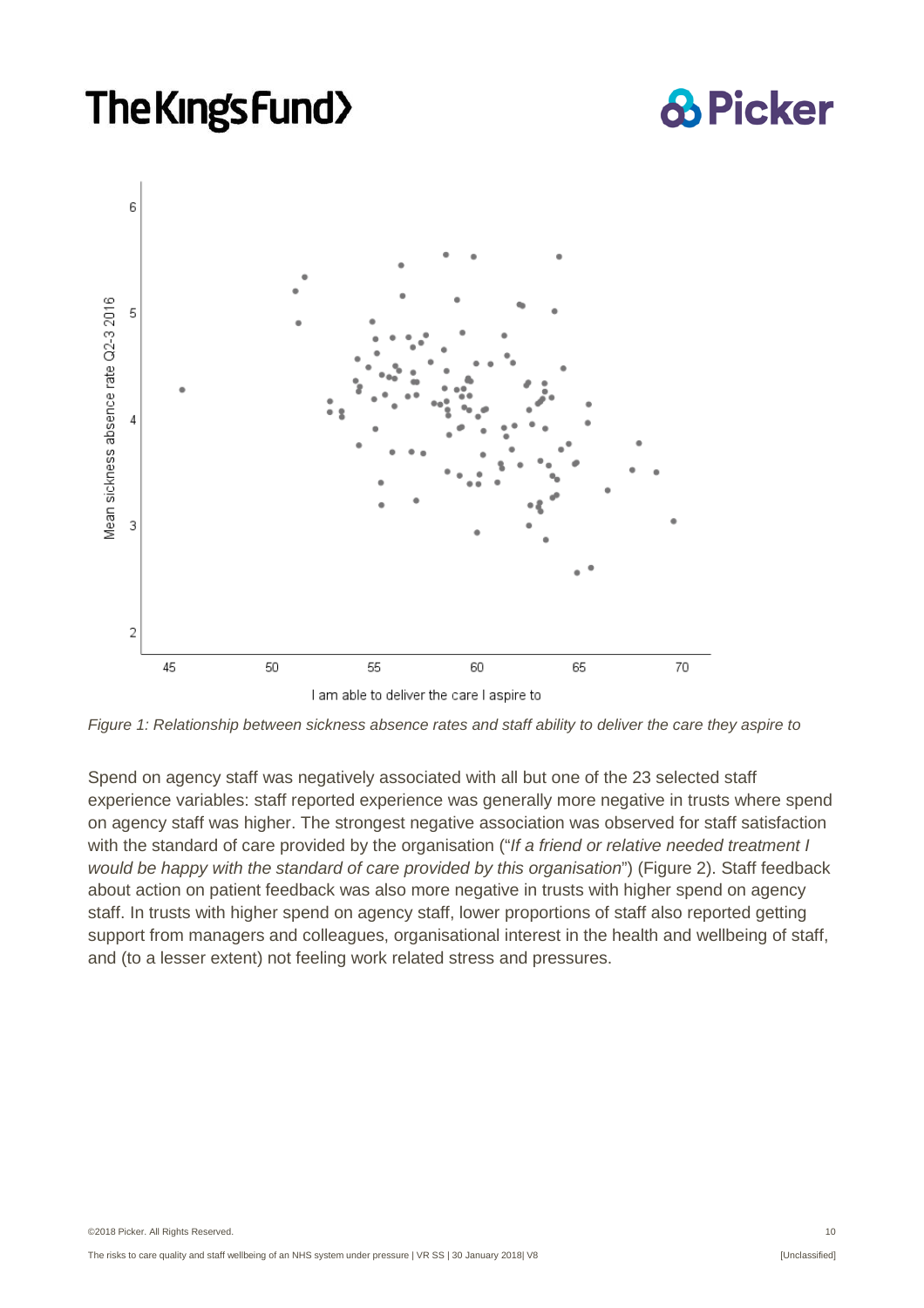## **& Picker**



If a friend or relative needed treatment I would be happy with the standard of care provided

*Figure 2: Relationship between spend on agency staff and staff satisfaction with standard of care at the trust*

Staff at hospitals with more doctors and nurses per bed were more likely to be happy with the standard of care that would be provided to a friend (Figure 3) and in particular with feeling that their role made a difference to patients. Staff at hospitals with more nurses per bed were also less likely to report pressure from managers to come to work. Higher ratios of doctors and nurses to beds were associated, albeit weakly, with higher proportions of staff giving positive feedback about patient care.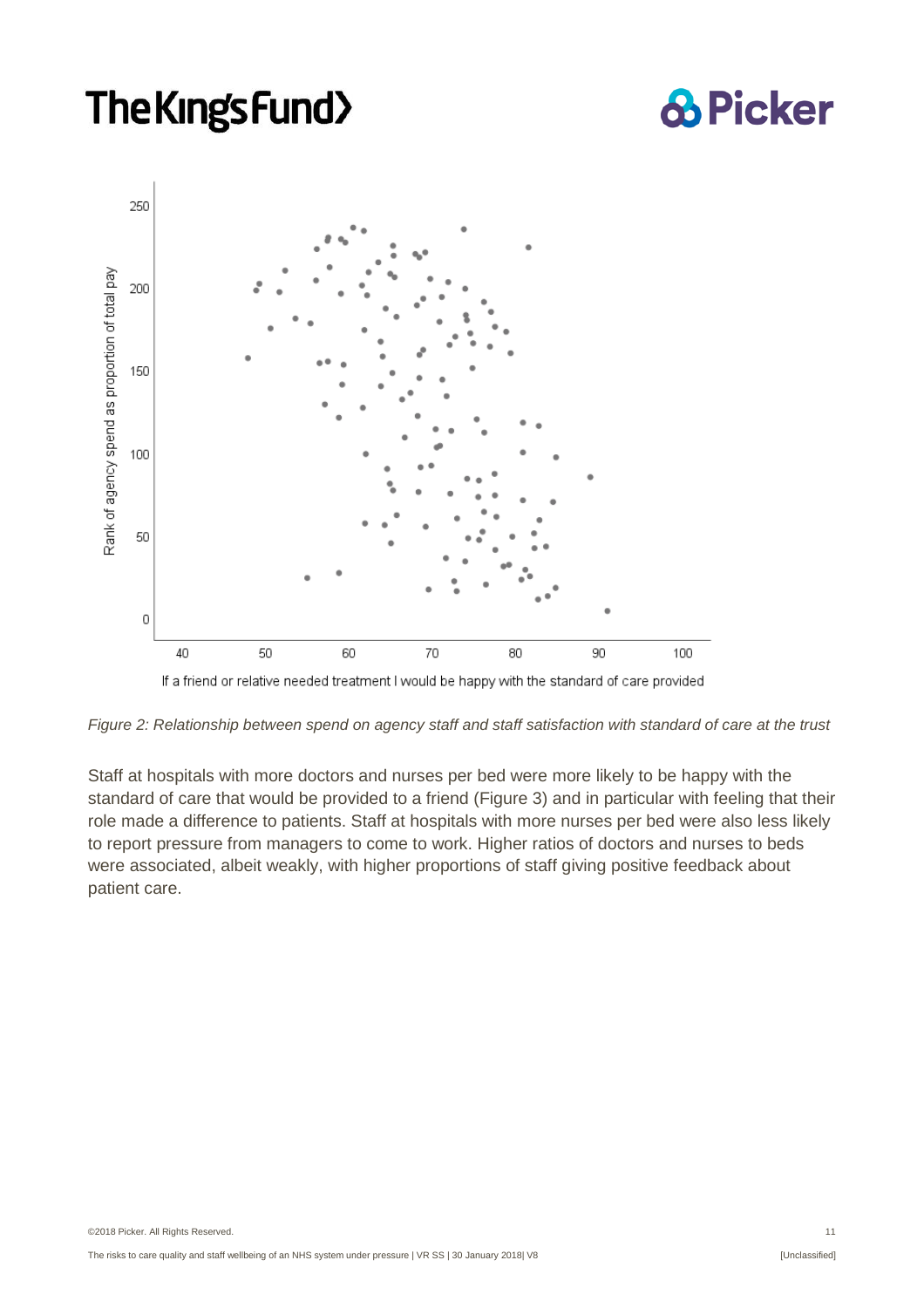## **& Picker**



If a friend or relative needed treatment I would be happy with the standard of care provided

#### *Figure 3: Relationship between the number of doctors per bed and staff satisfaction with the standard of care at the trust*

Staff experience generally showed little association with bed availability and the proportions of beds occupied, the correlations being weak and inconsistent in direction. This could possibly be because bed occupancy rates were high across all trusts and showed limited variation (Table 1).

Staff experience was only weakly related to measures of hospital size as measured by the number of admissions.

#### <span id="page-12-0"></span>**Associations between workforce variables and patient experience**

Correlation coefficients between workforce variables and patient experience are reported in Table 3.

Patient-reported feedback showed stronger associations with some of the staff variables (spend on agency staff, bed occupancy, number of doctors and nurses per bed) than the associations between staff-reported feedback and these staff variables. Overall, patient experience was most strongly associated with spend on agency staff and the numbers of nurses per occupied bed, followed by bed occupancy and the number of doctors per bed.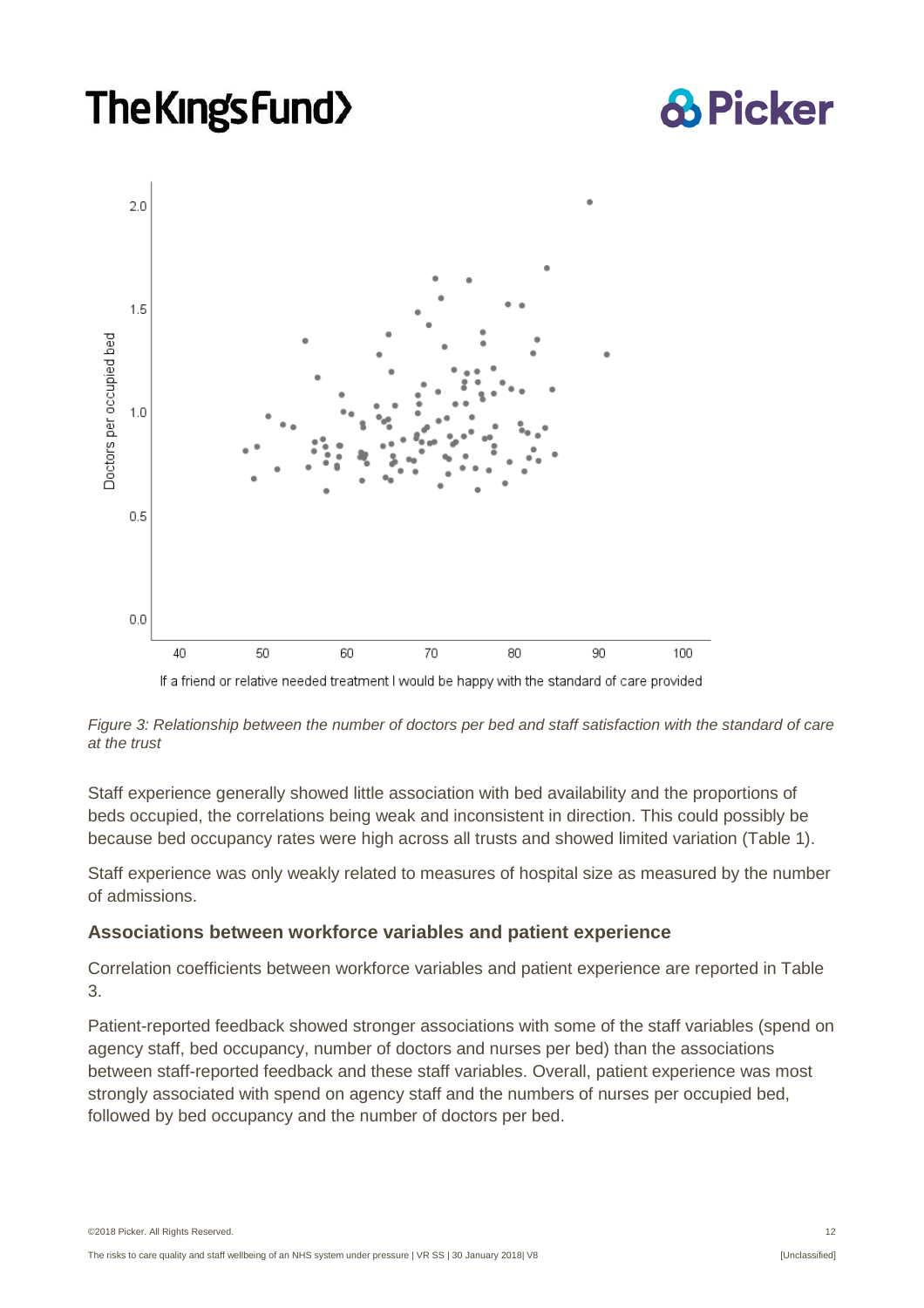

| <b>Survey item</b> | <b>Sickness</b><br><b>Agency</b><br>absence<br>spend |        | <b>Total beds %</b><br>occupied | <b>General &amp;</b><br>acute %<br>occupied | <b>Doctors</b><br>per bed | <b>Nurses</b><br>per bed |
|--------------------|------------------------------------------------------|--------|---------------------------------|---------------------------------------------|---------------------------|--------------------------|
| Q9 score           | $-.42$                                               | $-.10$ | $-.27$                          | $-.27$                                      | .11                       | .21                      |
| Q17 score          | $-.31$                                               | .14    | $-14$                           | $-.15$                                      | $-.09$                    | .10                      |
| Q20 score          | $-.44$                                               | .03    | $-.19$                          | $-.22$                                      | .09                       | .26                      |
| Q24 score          | $-.39$                                               | .01    | $-.18$                          | $-.21$                                      | $-.03$                    | .14                      |
| Q25 score          | $-.53$                                               | $-.15$ | $-.24$                          | $-27$                                       | .32                       | .35                      |
| Q26 score          | $-58$                                                | $-.16$ | $-.26$                          | $-29$                                       | .35                       | .34                      |
| Q28 score          | $-.43$                                               | .11    | $-.31$                          | $-.33$                                      | .00                       | .23                      |
| Q29 score          | $-.45$                                               | .09    | $-.24$                          | $-0.25$                                     | $-.05$                    | .17                      |
| Q31 score          | $-.41$                                               | $-.20$ | $-.25$                          | $-26$                                       | .25                       | .40                      |
| Q32 score          | $-.29$                                               | $-.01$ | $-.21$                          | $-0.25$                                     | .26                       | .31                      |
| Q33 score          | $-.51$                                               | .10    | $-.21$                          | $-25$                                       | .03                       | .27                      |
| Q34 score          | $-.39$                                               | .04    | $-.28$                          | $-29$                                       | $-0.06$                   | .17                      |
| Q36 score          | $-.56$                                               | $-.13$ | $-.18$                          | $-.21$                                      | .32                       | .33                      |
| Q38 score          | $-.53$                                               | .06    | $-.24$                          | $-.25$                                      | .16                       | .29                      |
| Q39 score          | $-.41$                                               | .09    | $-.25$                          | $-26$                                       | .07                       | .25                      |
| Q44 score          | $-.40$                                               | .15    | $-.31$                          | $-.34$                                      | .07                       | .37                      |
| Q72 score          | $-.49$                                               | $-.12$ | $-.22$                          | $-.25$                                      | .12                       | .22                      |
| Q73 score          | $-.45$                                               | $-.02$ | $-.23$                          | $-26$                                       | .08                       | .23                      |
| Q74 score          | $-.51$                                               | $-.07$ | $-.25$                          | $-26$                                       | .17                       | .26                      |

*Table 3: Correlations between workforce and patient survey variables*

All the 19 patient experience measures analysed were negatively associated with spend on agency staff: higher rates of spend on agency staff were consistently associated with poorer patient experience (Figure 4). Moreover, this association was strong in terms of the statistical measure used: the strength of the negative correlation exceeded -0.4 for 15 of the 19 patient survey items analysed, and for 6 items it exceeded -0.5. The negative relationships with spend on agency staff were strongest (correlation stronger than -0.5) for patient survey questions relating to: communicating with doctors, staff working well together; confidence and trust in doctors; confidence in decisions about care and treatment; finding someone to talk to about worries; and overall patient experience rating.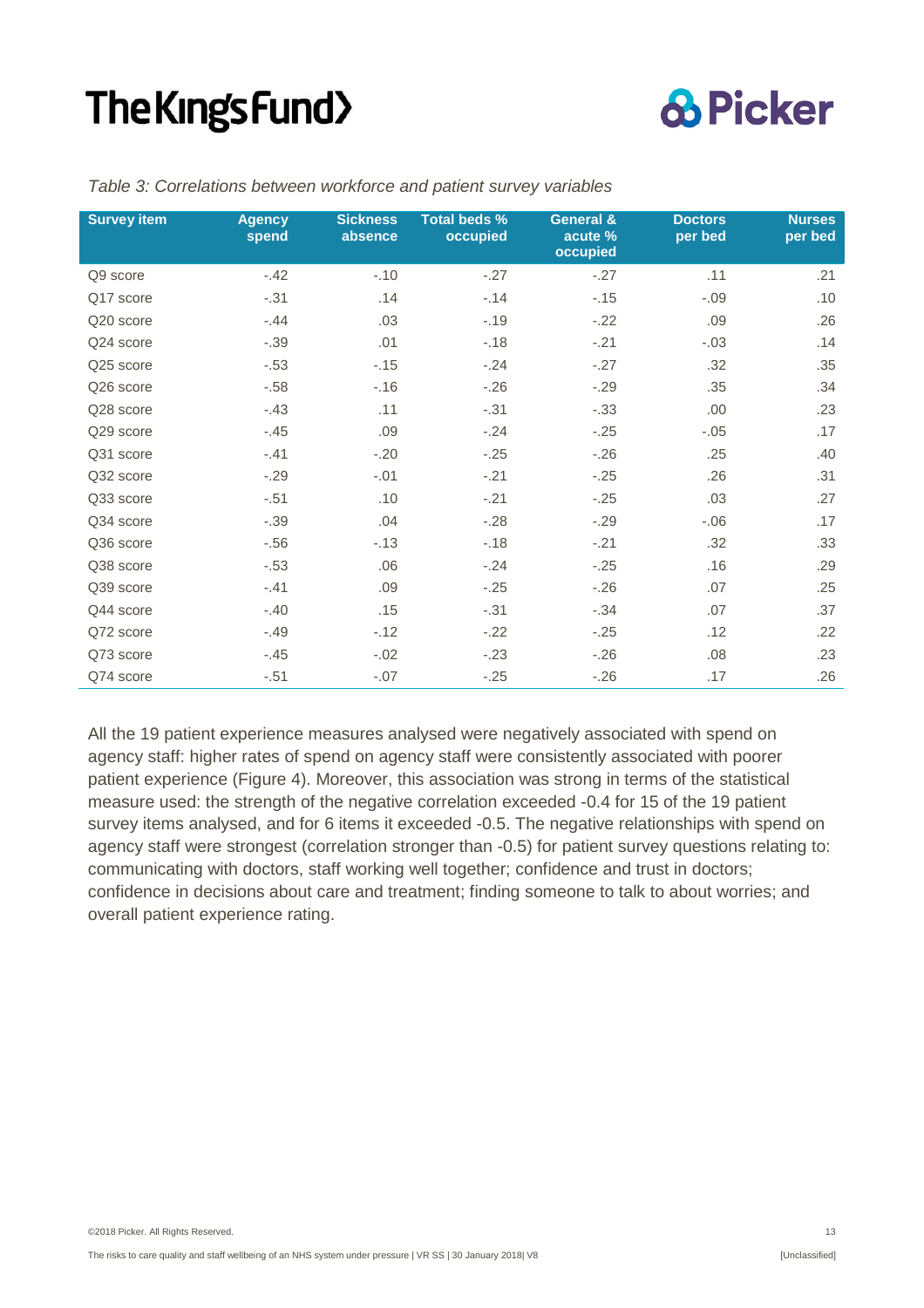## **& Picker**



*Figure 4: Relationship between agency spend and patients' confidence and trust in doctors*

All the 19 patient experience measures analysed were positively associated with the number of nurses per occupied bed: patients at trusts with more nurses per bed reported a more positive experience. This association was moderate in terms of the statistical measure used: the correlation coefficients were greater than 0.3 for six of the 19 patient survey items analysed. The items that showed the strongest positive relationship between patient experience and the number of nurses per bed related to: enough nurses to provide care; knowing which nurse was responsible for care; communication with staff; staff working well together; confidence and trust in doctors; confidence in decisions about treatment and care; emotional support from staff; timeliness of response to call button. There was also a weaker positive relationship with reporting enough staff help to wash and keep clean; and finding someone to talk to about worries. The strongest positive association between the patient experience items and the number of nurses per bed was for patients reporting that there were enough nurses on duty (Figure 5).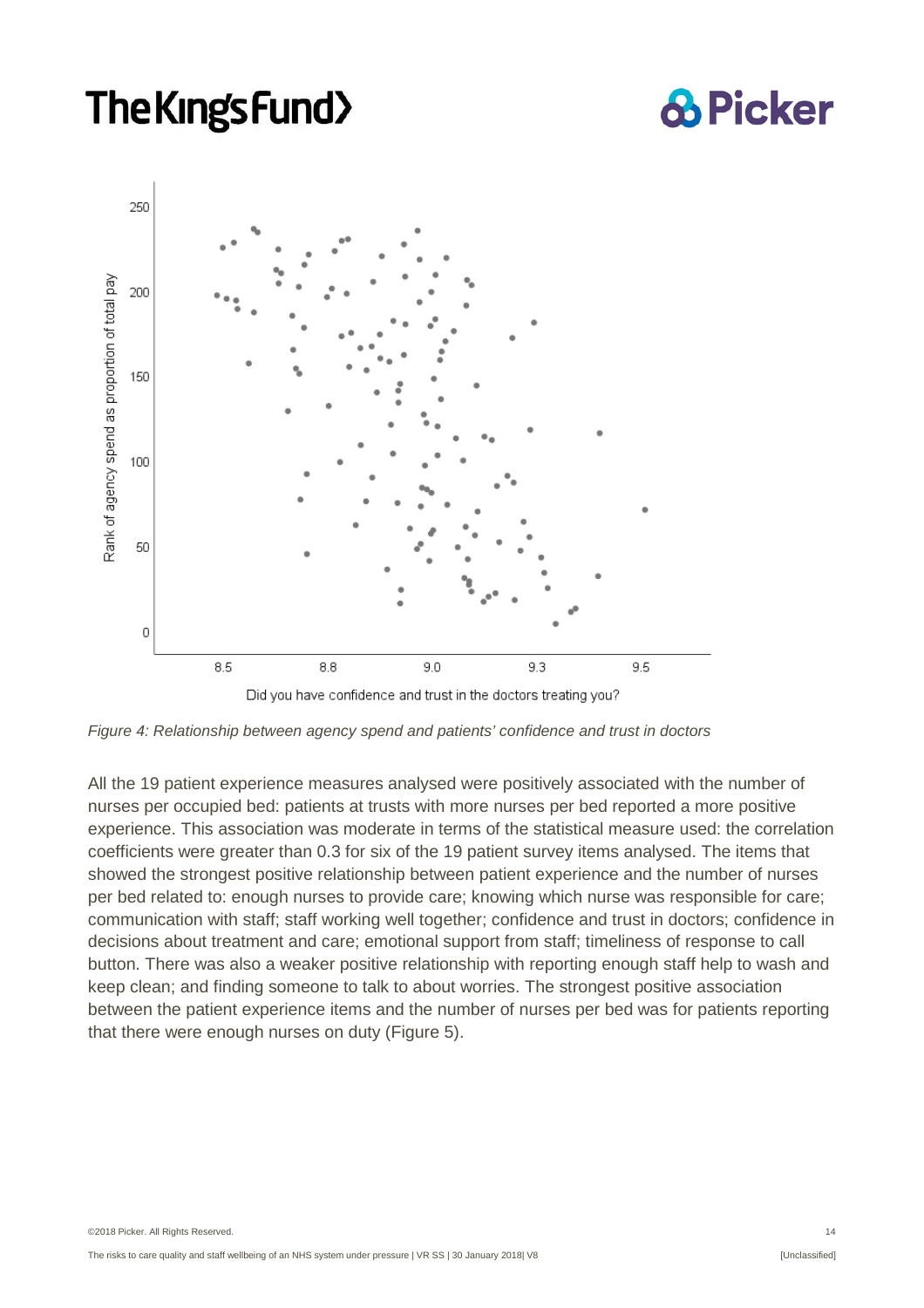## **& Picker**



*Figure 5: Relationship between the number of nurses per bed and patient perception of staffing adequacy*

As with the number of nurses per occupied bed, most patient experience items showed a positive association with the number of doctors per occupied bed. However, the association was less strong: for 3 of the 19 patient survey items analysed the correlation exceeded 0.3. The number of doctors per bed showed the strongest positive association for patients responding that: they got comprehensible answers from doctors; they had confidence and trust in doctors; and they had confidence in decisions about care and treatment.

Higher bed occupancy rates were consistently associated with poorer patient experience. All 19 patient experience items showed a consistently negative association with bed occupancy, with correlation coefficients mostly between -0.2 and -0.4. The negative association with bed occupancy was strongest for patient feedback about: getting comprehensible answers from nurses; and timeliness of response to call buttons.

The 19 patient experience items mostly showed a negligible or weakly negative association with both the number of admissions and the number of beds available: patient experience tended to decline with increasing trust size as measured by the number of admissions and beds available. One patient question (about knowing who was in charge of their care) showed a weak positive relationship with trust size.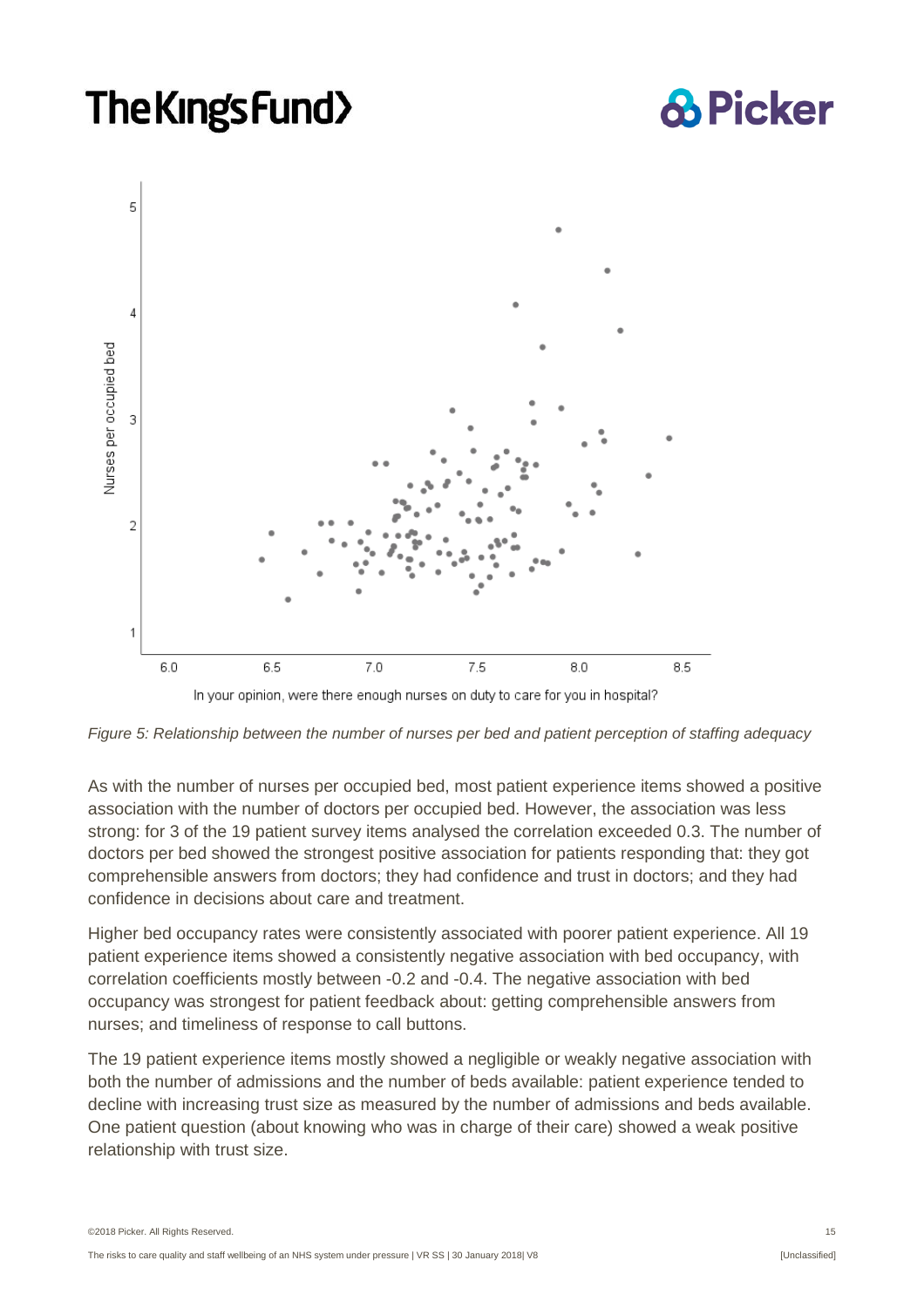

Patient experience items showed a weak and inconsistent relationship with staff sickness absence rates.

#### <span id="page-16-0"></span>**Associations between staff experience and patient experience**

Correlations between staff and patient experience are reported in Table 4.

Staff-reported experience was correlated with patient feedback in a number of areas, notably between staff perceptions of patient care and patient experience. Staff responses to the question "*If a friend or relative needed treatment I would be happy with the standard of care provided*" showed consistent and strong positive associations with almost all the 19 patient survey items analysed: for eight items the correlation coefficients were in the range 0.5 to 0.7 and for another six exceeded 0.4. This was the strongest and most consistent association observed between staff and patient reported experience (Figure 6).

*Table 4: Correlations between staff and patient survey variables*

|                  | Q <sub>9</sub> | Q17    | Q <sub>20</sub> | Q <sub>24</sub> | Q25 | Q26 | Q28    | Q29    | Q31 | Q32    | Q33     | Q34     | Q36 | Q38    | Q39     | Q44    | <b>Q72</b> | Q73    | Q74    |
|------------------|----------------|--------|-----------------|-----------------|-----|-----|--------|--------|-----|--------|---------|---------|-----|--------|---------|--------|------------|--------|--------|
| Q3c              | .06            | .22    | .02             | $-06$           | .13 | .17 | .07    | .06    | .12 | .01    | .10     | .09     | .13 | .09    | .07     | $-.07$ | .15        | .11    | .12    |
| Q4e              | .00            | .11    | $-.04$          | $-.11$          | .04 | .10 | $-.07$ | $-.07$ | .10 | .06    | $-.01$  | $-0.06$ | .05 | .00    | $-.01$  | $-.01$ | .04        | .00    | .04    |
| Q4g              | .20            | .33    | .22             | .10             | .23 | .34 | .19    | .20    | .33 | .18    | .29     | .12     | .32 | .26    | .21     | .17    | .33        | .26    | .34    |
| Q <sub>5</sub> b | .30            | .17    | .20             | .09             | .26 | .31 | .22    | .19    | .24 | .04    | .21     | .21     | .28 | .24    | .18     | .11    | .31        | .21    | .22    |
| Q <sub>5</sub> c | .29            | .22    | .23             | .17             | .24 | .25 | .30    | .33    | .25 | $-.09$ | .33     | .35     | .25 | .25    | .23     | .15    | .31        | .29    | .23    |
| Q <sub>6</sub> a | .09            | .03    | $-.05$          | $-15$           | .20 | .19 | $-.01$ | $-.05$ | .25 | .06    | .00     | $-.02$  | .16 | .05    | .02     | $-.09$ | .12        | .06    | .12    |
| Q <sub>6</sub> b | .10            | $-.10$ | $-.05$          | $-.14$          | .23 | .17 | $-.04$ | $-.10$ | .27 | .06    | $-.05$  | $-0.06$ | .18 | .07    | .00     | $-.17$ | .10        | .02    | .09    |
| Q <sub>6</sub> c | .00            | .01    | $-.09$          | $-16$           | .11 | .12 | $-.11$ | $-13$  | .18 | .03    | $-0.06$ | $-.10$  | .10 | $-.01$ | $-.05$  | $-14$  | .07        | $-.01$ | .07    |
| Q7f              | .27            | .15    | .19             | .11             | .27 | .30 | .18    | .19    | .28 | $-.01$ | .24     | .17     | .29 | .19    | .14     | .09    | .32        | .18    | .23    |
| Q7g              | .30            | .11    | .23             | .11             | .37 | .35 | .23    | .22    | .37 | .05    | .25     | .23     | .36 | .27    | .18     | .13    | .38        | .25    | .30    |
| Q <sub>9</sub> a | .27            | .24    | .21             | .11             | .29 | .31 | .23    | .23    | .22 | .15    | .25     | .23     | .29 | .25    | .22     | .08    | .33        | .25    | .27    |
| Q9c              | .20            | .25    | .18             | .12             | .23 | .27 | .26    | .22    | .12 | $-.03$ | .23     | .27     | .26 | .25    | .18     | .03    | .26        | .21    | .21    |
| Q <sub>9</sub> d | .16            | .12    | .25             | .15             | .23 | .28 | .16    | .19    | .27 | .11    | .19     | .07     | .27 | .22    | .15     | .21    | .23        | .21    | .23    |
| Q <sub>9e</sub>  | .22            | .08    | .25             | .19             | .16 | .14 | .19    | .22    | .28 | .19    | .27     | .18     | .19 | .24    | .19     | .22    | .23        | .22    | .22    |
| Q <sub>9f</sub>  | .08            | .09    | .06             | .07             | .04 | .07 | .10    | .11    | .04 | .13    | .20     | .17     | .04 | .06    | .10     | .21    | .02        | .09    | .03    |
| Q20a             | .10            | .11    | .16             | .11             | .08 | .04 | .17    | .21    | .16 | .03    | .18     | .07     | .10 | .12    | .10     | .16    | .15        | .12    | .17    |
| Q21a             | .26            | .24    | .24             | .07             | .36 | .38 | .22    | .20    | .39 | .15    | .25     | .19     | .40 | .31    | .24     | .03    | .40        | .32    | .36    |
| Q21b             | .25            | .28    | .24             | .09             | .36 | .40 | .20    | .19    | .35 | .14    | .24     | .20     | .39 | .30    | .23     | .04    | .39        | .28    | .34    |
| Q21c             | .33            | .34    | .32             | .19             | .43 | .49 | .32    | .31    | .38 | .18    | .35     | .29     | .49 | .40    | .33     | .10    | .51        | .40    | .46    |
| Q21d             | .42            | .40    | .42             | .31             | .58 | .62 | .44    | .41    | .52 | .28    | .46     | .39     | .63 | .54    | .47     | .20    | .64        | .54    | .61    |
| Q22b             | .21            | .06    | .03             | .02             | .15 | .13 | .06    | .11    | .11 | .07    | .06     | .11     | .08 | .05    | .09     | .03    | .16        | .10    | .09    |
| Q22c             | .18            | .03    | .06             | .02             | .14 | .14 | .02    | .05    | .20 | .10    | .03     | .02     | .11 | .06    | .08     | .03    | .18        | .09    | .11    |
| Eng.             | $-0.03$        | $-06$  | $-0.06$         | $-13$           | .02 | .01 | $-.04$ | $-12$  | .13 | $-.07$ | $-.11$  | $-.08$  | .01 | $-.01$ | $-0.06$ | $-22$  | .00        | $-.03$ | $-.05$ |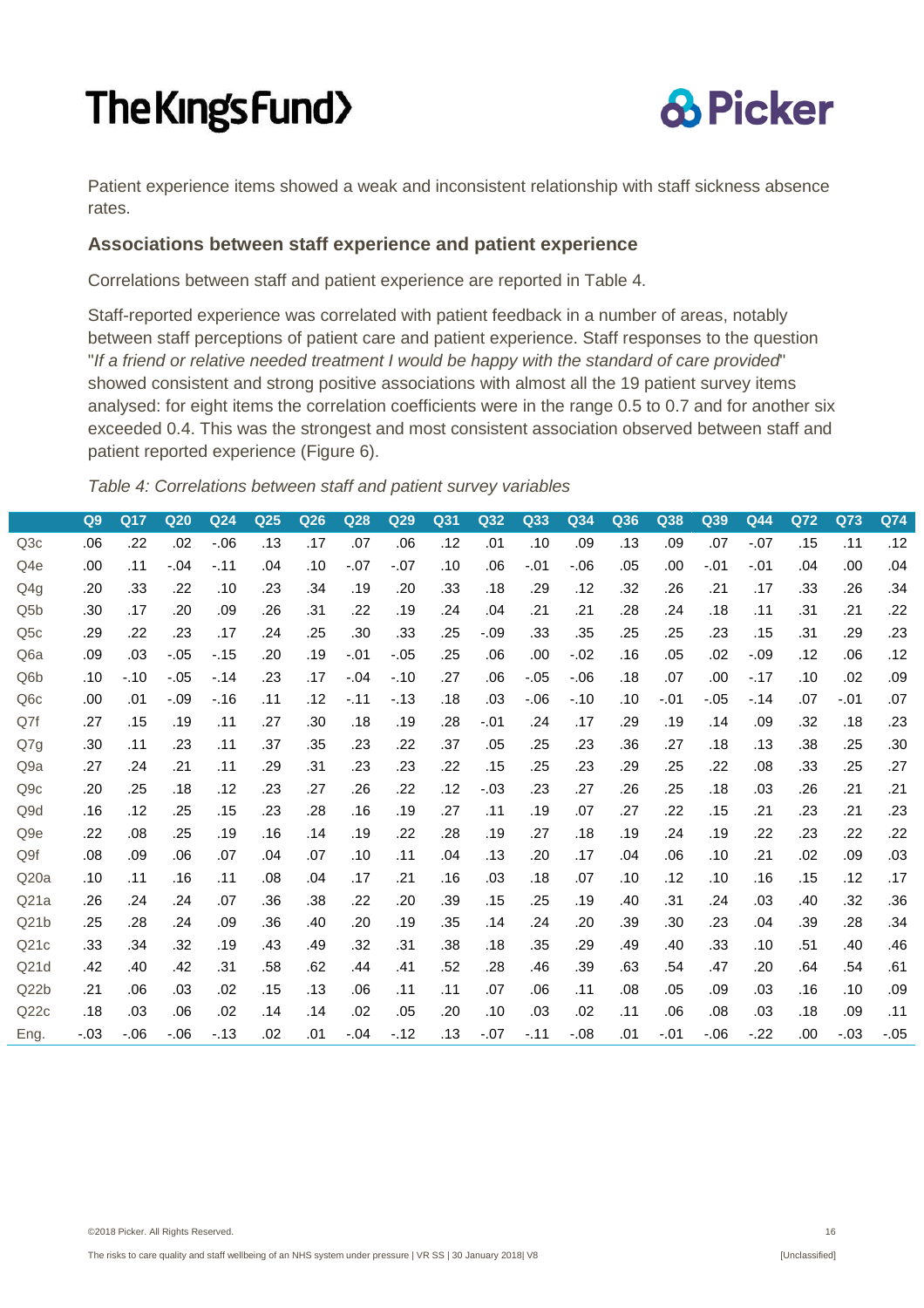## **& Picker**



*Figure 6: Relationship between patients' confidence in medical decisions and staff satisfaction with treatment available at the trust*

There was also a consistent and positive association between most patient survey items and staff responses to the questions "*care of patients/service users is my organisation's top priority*", "*my organisation acts on concerns raised by patients/service users*", and was particularly strong for "*I would recommend my organisation as a place to work*". Staff feedback to questions relating to adequate staffing, organisational support and action on staff wellbeing was weakly positively associated with several patient survey items, with correlation coefficients in the range of 0.2 to 0.4. Patient experience was generally more positive in trusts where staff reported lower rates of workrelated stress.

#### <span id="page-17-0"></span>**Discussion**

Our analysis shows some striking associations between workforce-related variables on the one hand, and staff and patient experience on the other. While the data available limit the scope and sophistication of the analysis, and while we cannot demonstrate causality, the nature of the associations is in a plausible direction and warrants attention.

There is a large body of evidence linking staff wellbeing and outcomes to patient outcomes and experience. However, work pressures and staff shortages in the NHS are escalating, and likely to get worse given the financial constraints and probable impact of UK's withdrawal from the EU.

©2018 Picker. All Rights Reserved. 17

The risks to care quality and staff wellbeing of an NHS system under pressure | VR SS | 30 January 2018| V8 [CONTERREGITED]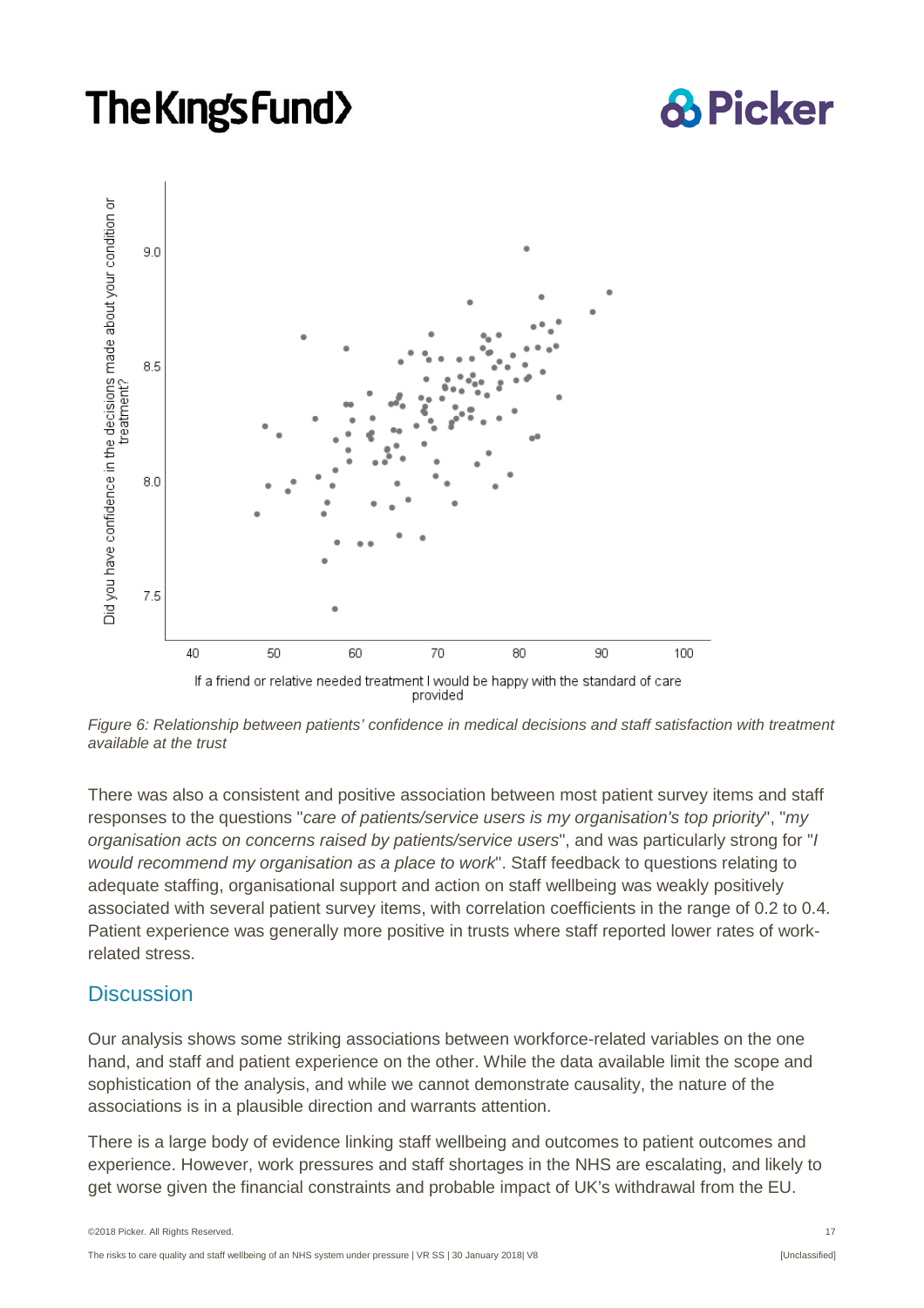

Financial and demand pressures on the NHS are mounting and declining standards of performance, including on key NHS performance indicators, are widely reported.<sup>[xiii](#page-21-13) [xiv](#page-22-0)</sup> Staff poor staff morale and risks to patient safety were widely reported.<sup>xviii</sup> [T](#page-22-4)he UK is below the occupancy generally exceeding levels considered safe, there are signs of bed shortages.<sup>xxiii</sup> shortages, work pressures and turnover are escalating to unprecedented levels, and expenditure on agency or locum staff reached £2.9 billion in 2016/17.<sup>[xv](#page-22-1) [xvi](#page-22-2)</sup> For example, the Royal College of Nursing indicates that vacancies for nurses had risen to around 40,000 by December 2016.<sup>[xvii](#page-22-3)</sup> In a survey of its members by the Royal College of Physicians, staff shortages, high bed occupancy, Organisation for Economic Co-operation and Development (OECD) average for both doctors and nurses per head of population,<sup>[xix](#page-22-5)</sup> and the problems in recruitment and retention are likely to worsen given poor workforce planning and the potential impact of Brexit.<sup>[xx](#page-22-6) [xxi](#page-22-7)</sup> The UK also has fewer acute beds relative to its population than almost any other comparable health system,<sup>[xxii](#page-22-8)</sup> and with bed

In these circumstances, the risks to patient care are self-evident and it is particularly important to monitor staff wellbeing and how it is impacting on patients. Our analysis shows several findings that are significant in the current context.

We found that staff experience was associated with sickness absence rates, spend on agency staff and staffing levels, indicating that staff wellbeing is impacted negatively by a workforce that is overstretched and supplemented by temporary staff. Although some of this has been reported before, we are not aware that the association between staff experience and spend on agency staff has been reported previously.

Patient experience was also negatively associated with several workforce factors: higher spend on agency staff (a stronger association than observed for staff), fewer doctors and especially fewer nurses per bed, and bed occupancy. These findings are unsurprising. Use of agency staff provides less continuity of care and stability for hospitals and patients, and inadequate staffing and high bed occupancy will impact negatively on the quality of inpatient care. That these associations with workforce factors come through in patients' feedback is noteworthy, as it signals the risks to the quality of care for patients given the current crises in NHS staffing widely reported. The main focus of concern for spend on agency staff has been on financial savings; our analysis suggests that there are quality issues at stake as well.

Staff-reported experience was correlated with patient feedback in several areas, notably between staff perceptions of the quality of patient care and patient experience. This is important because it indicates that staff and patients' perceptions about the quality of care are consistent, and their feedback is both a sensitive and an accurate barometer of quality. For example, staff responses to the question "*If a friend or relative needed treatment I would be happy with the standard of care provided*" showed consistent and strong positive associations with almost all the 19 patient survey items analysed; this was the strongest and most consistent association observed between staff and patient reported experience.

Although both staff and patient experience were associated with spend on agency staff, and doctors/nurses per bed, the association was considerably stronger for patient experience, including also for bed occupancy. This highlights the importance of reducing dependency on agency staff, not just as a cost-cutting measure, but also from a quality of care perspective. Likewise, patients'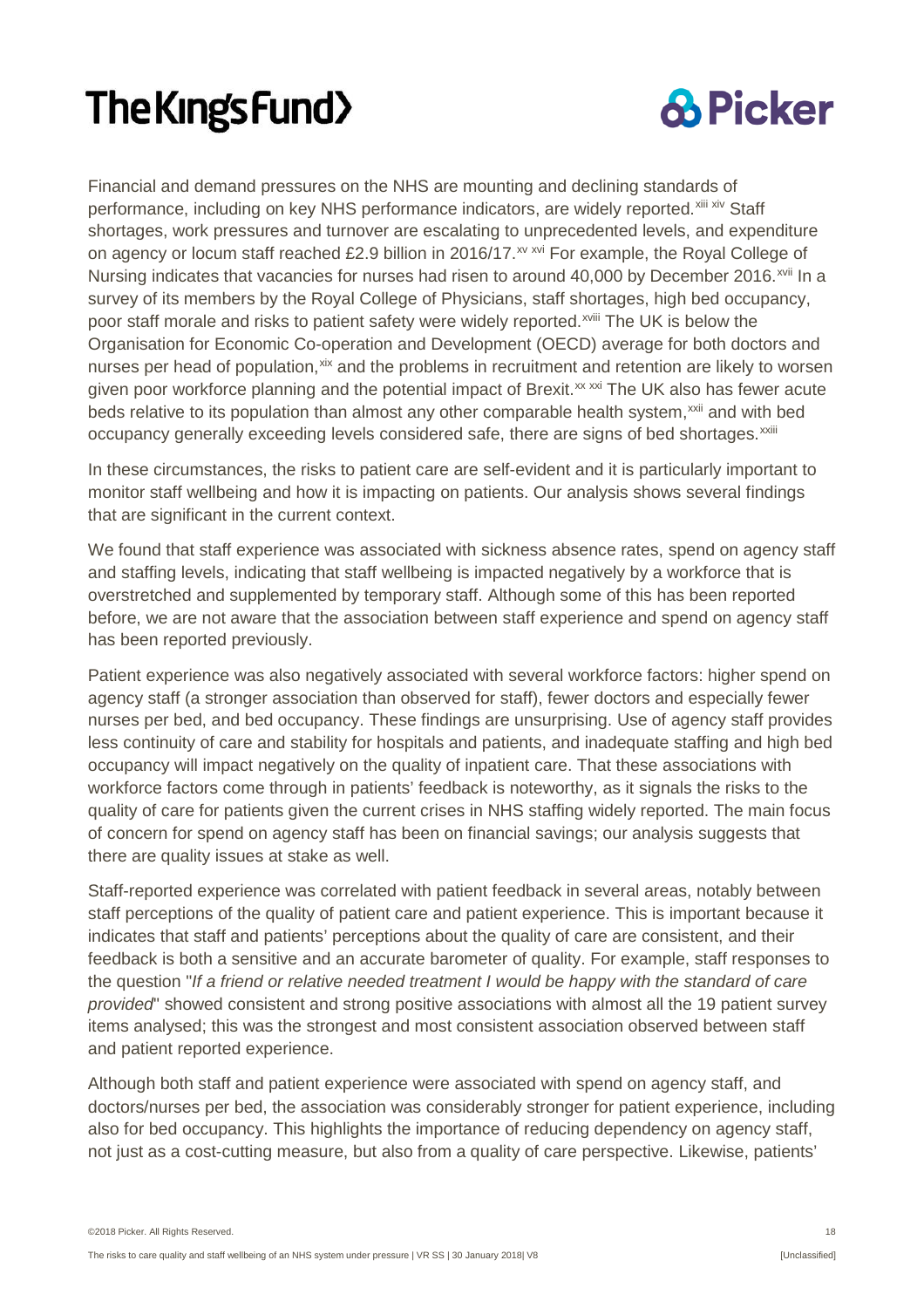

feedback shows the importance of reducing the pressure on beds and ensuring adequate staffing for improving quality of patient care.

Although we can't demonstrate causality in our findings, the associations observed between workforce factors, bed availability, staff and patient experience are plausible and resonate with the findings of other research. They suggest that the deepening crisis in NHS staffing and availability of beds could cause a deterioration in the quality of care that many say could follow, and in patients' reported perceptions of that care. The findings therefore have significance for policy makers in terms of the urgent need to address the workforce and NHS capacity issues highlighted by others. The findings should also be noted by hospital managers and staff, as they have implications for organisational workforce policies and protocols. Finally, we recommend these associations are monitored on an ongoing basis.

#### <span id="page-19-0"></span>Acknowledgements

The authors wish to thank Ann Abraham for her helpful suggestions on a previous draft.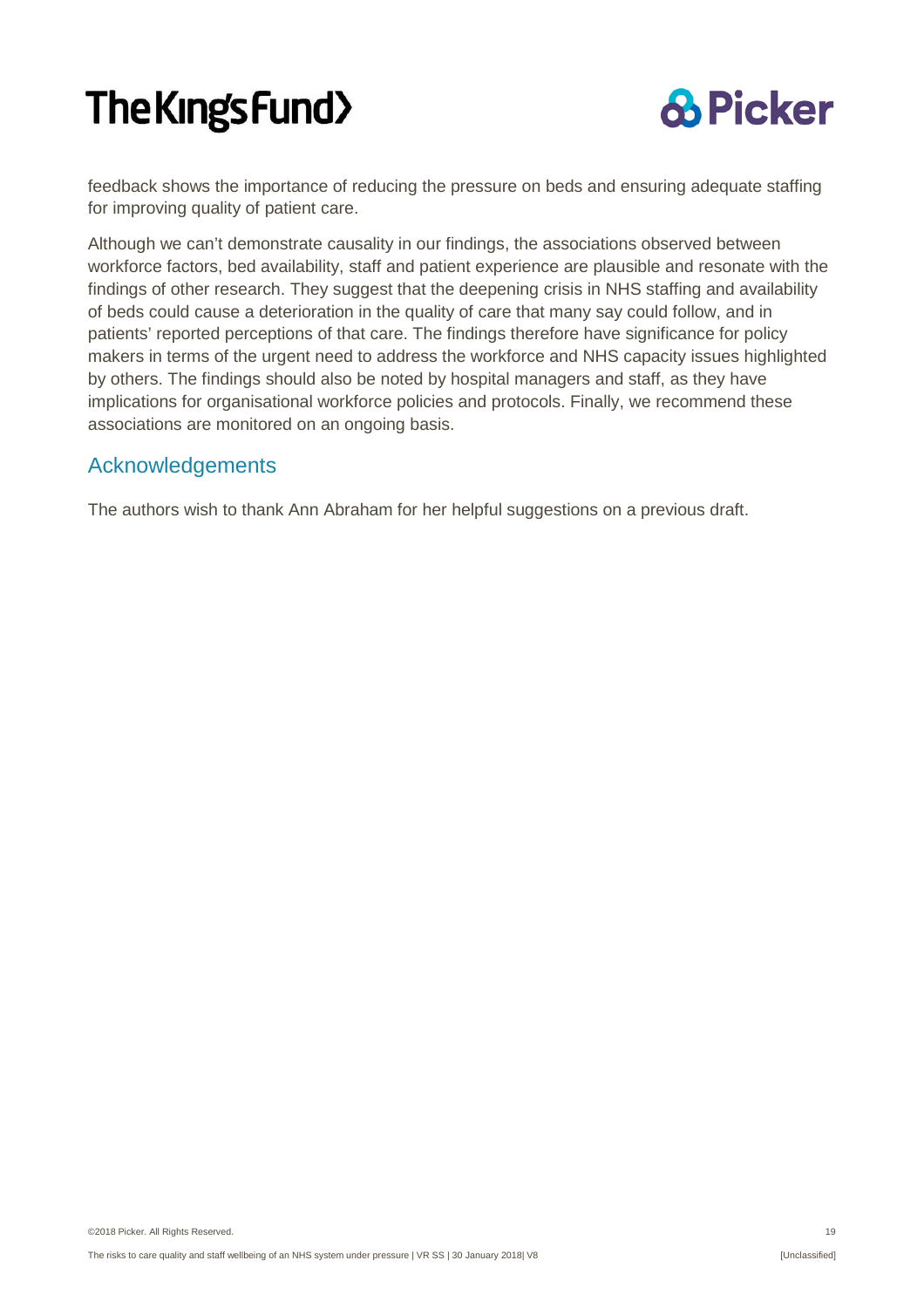### **& Picker**

### <span id="page-20-0"></span>Appendix: Data sources for workforce and contextual variables

#### **Spend on agency staff as a proportion of total pay**

Rankings of trust agency staff spend as a proportion of total pay. April-September 2016. Data supplied in response to Freedom of Information request [https://www.whatdotheyknow.com/request/agency\\_staff\\_costs\\_3](https://www.whatdotheyknow.com/request/agency_staff_costs_3)

#### **Staff sickness absence levels and rates**

NHS Sickness Absence Rates. Workforce and Facilities Team, NHS Digital, February 2017. Average SAR for Q2+3 <https://digital.nhs.uk/article/4304/Workforce>

#### **Number of medical and nursing staff per hospital bed**

#### *Staff: FTE HCHS doctors and Nurses & health visitors.*

NHS Hospital & Community Health Service (HCHS) monthly workforce statistics - Provisional Statistics - staff in Trusts and CCGs. Workforce and Facilities Team, NHS Digital, August 2016. [http://www.content.digital.nhs.uk/article/2021/Website-](http://www.content.digital.nhs.uk/article/2021/Website-Search?productid=23451&q=NHS+Workforce+Statistics+August+2016%2c+Provisional+statistics&sort=Relevance&size=10&page=1&area=both#top)

[Search?productid=23451&q=NHS+Workforce+Statistics+August+2016%2c+Provisional+statistics](http://www.content.digital.nhs.uk/article/2021/Website-Search?productid=23451&q=NHS+Workforce+Statistics+August+2016%2c+Provisional+statistics&sort=Relevance&size=10&page=1&area=both#top) [&sort=Relevance&size=10&page=1&area=both#top](http://www.content.digital.nhs.uk/article/2021/Website-Search?productid=23451&q=NHS+Workforce+Statistics+August+2016%2c+Provisional+statistics&sort=Relevance&size=10&page=1&area=both#top)

*Beds: Total occupied beds, as below*

#### **Number of admissions**

NHS inpatient elective admission events and outpatient referrals and attendances. NHS England: Unify2 data collection – QAR, October to December 2016.

[https://www.england.nhs.uk/statistics/statistical-work-areas/hospital-activity/quarterly-hospital](https://www.england.nhs.uk/statistics/statistical-work-areas/hospital-activity/quarterly-hospital-activity/qar-data/)[activity/qar-data/](https://www.england.nhs.uk/statistics/statistical-work-areas/hospital-activity/quarterly-hospital-activity/qar-data/)

QAR is the collection of data to monitor the numbers of elective admission events and the numbers of referrals and attendances for England only outpatient appointments during a quarter.

#### **Numbers of hospital beds available and proportions of beds occupied**

Average daily number of available and occupied beds open overnight by sector. NHS England: Unify2 data collection - KH03, October to December 2016.

#### [https://www.england.nhs.uk/statistics/statistical-work-areas/bed-availability-and-occupancy/bed](https://www.england.nhs.uk/statistics/statistical-work-areas/bed-availability-and-occupancy/bed-data-overnight/)[data-overnight/](https://www.england.nhs.uk/statistics/statistical-work-areas/bed-availability-and-occupancy/bed-data-overnight/)

KH03 is the collection of data to monitor available and occupied beds open overnight that are consultant led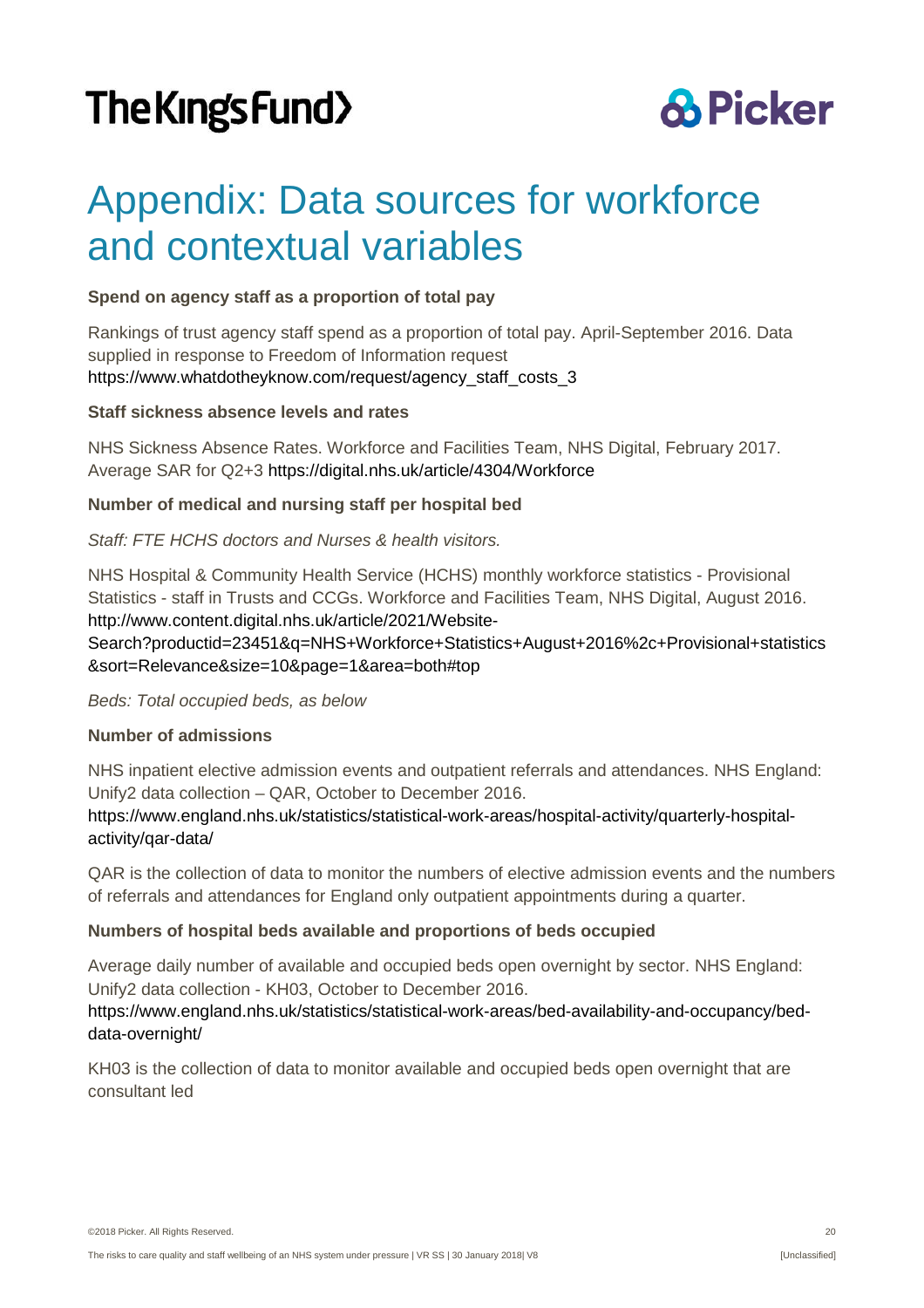### **& Picker**

### <span id="page-21-0"></span>References

1

<span id="page-21-1"></span>*i Ball J et al (2017) Evidence on the effect of nurse staffing levels on patient outcomes. Nursing Times; 113: 1, 48-49.*

<span id="page-21-2"></span>*ii Dawson J. Staff experience and patient outcomes: what do we know? NHS Employers, 2014. [http://www.nhsemployers.org/~/media/Employers/Publications/Research%20report%20Staff%20ex](http://www.nhsemployers.org/%7E/media/Employers/Publications/Research%20report%20Staff%20experience%20and%20patient%20outcomes.pdf) [perience%20and%20patient%20outcomes.pdf](http://www.nhsemployers.org/%7E/media/Employers/Publications/Research%20report%20Staff%20experience%20and%20patient%20outcomes.pdf)*

<span id="page-21-3"></span>*iii Boorman, S. (2009). NHS Health and Well-being review. Department of Health, Leeds.*

<span id="page-21-4"></span>*iv West M, Dawson J et al (2011). NHS Staff management and health service quality. Aston Business School, 2011.*

*[https://www.gov.uk/government/uploads/system/uploads/attachment\\_data/file/215455/dh\\_129656.](https://www.gov.uk/government/uploads/system/uploads/attachment_data/file/215455/dh_129656.pdf) [pdf](https://www.gov.uk/government/uploads/system/uploads/attachment_data/file/215455/dh_129656.pdf)*

<span id="page-21-5"></span>*v Lee, R. T., Seo, B., Hladkyj, S., Lovell, B. L., & Schwartzmann, L. (2013). Correlates of physician burnout across regions and specialties: a meta-analysis. Human Resources for Health, 11.*

<span id="page-21-6"></span>*vi West, M., Dawson, J., et al (2011). NHS staff management and health service quality.* Aston Business School.

*[https://www.gov.uk/government/uploads/system/uploads/attachment\\_data/file/215455/dh\\_129656.](https://www.gov.uk/government/uploads/system/uploads/attachment_data/file/215455/dh_129656.pdf) [pdf](https://www.gov.uk/government/uploads/system/uploads/attachment_data/file/215455/dh_129656.pdf)*

<span id="page-21-7"></span>*vii Boorman, S. (2009). NHS Health and Well-being review. Department of Health, Leeds.*

<span id="page-21-8"></span>*viii Dawson J. Staff experience and patient outcomes: what do we know? NHS Employers, 2014. [http://www.nhsemployers.org/~/media/Employers/Publications/Research%20report%20Staff%20ex](http://www.nhsemployers.org/%7E/media/Employers/Publications/Research%20report%20Staff%20experience%20and%20patient%20outcomes.pdf) [perience%20and%20patient%20outcomes.pdf](http://www.nhsemployers.org/%7E/media/Employers/Publications/Research%20report%20Staff%20experience%20and%20patient%20outcomes.pdf)*

<span id="page-21-9"></span>*ix Dawson J. Staff experience and patient outcomes: what do we know? NHS Employers, 2014. [http://www.nhsemployers.org/~/media/Employers/Publications/Research%20report%20Staff%20ex](http://www.nhsemployers.org/%7E/media/Employers/Publications/Research%20report%20Staff%20experience%20and%20patient%20outcomes.pdf) [perience%20and%20patient%20outcomes.pdf](http://www.nhsemployers.org/%7E/media/Employers/Publications/Research%20report%20Staff%20experience%20and%20patient%20outcomes.pdf)*

<span id="page-21-10"></span>*x Dawson J. Staff experience and patient outcomes: what do we know? NHS Employers, 2014. [http://www.nhsemployers.org/~/media/Employers/Publications/Research%20report%20Staff%20ex](http://www.nhsemployers.org/%7E/media/Employers/Publications/Research%20report%20Staff%20experience%20and%20patient%20outcomes.pdf) [perience%20and%20patient%20outcomes.pdf](http://www.nhsemployers.org/%7E/media/Employers/Publications/Research%20report%20Staff%20experience%20and%20patient%20outcomes.pdf)*

<span id="page-21-11"></span>*xi Raleigh VS, Hussey D, Seccombe I, et al. Do associations between staff and inpatient feedback have the potential for improving patient experience? An analysis of surveys in NHS acute trusts in England. BMJ Quality & Safety 2009;18:347-354.<http://qualitysafety.bmj.com/content/18/5/347>*

<span id="page-21-12"></span>*xii Dawson J. Staff experience and patient outcomes: what do we know? NHS Employers, 2014. [http://www.nhsemployers.org/~/media/Employers/Publications/Research%20report%20Staff%20ex](http://www.nhsemployers.org/%7E/media/Employers/Publications/Research%20report%20Staff%20experience%20and%20patient%20outcomes.pdf) [perience%20and%20patient%20outcomes.pdf](http://www.nhsemployers.org/%7E/media/Employers/Publications/Research%20report%20Staff%20experience%20and%20patient%20outcomes.pdf)*

<span id="page-21-13"></span>*xiii Murray R, Jabbal J, Thompson J et al. Quarterly Monitoring Report 23. The King's Fund, June 2017.<http://qmr.kingsfund.org.uk/2017/23/>*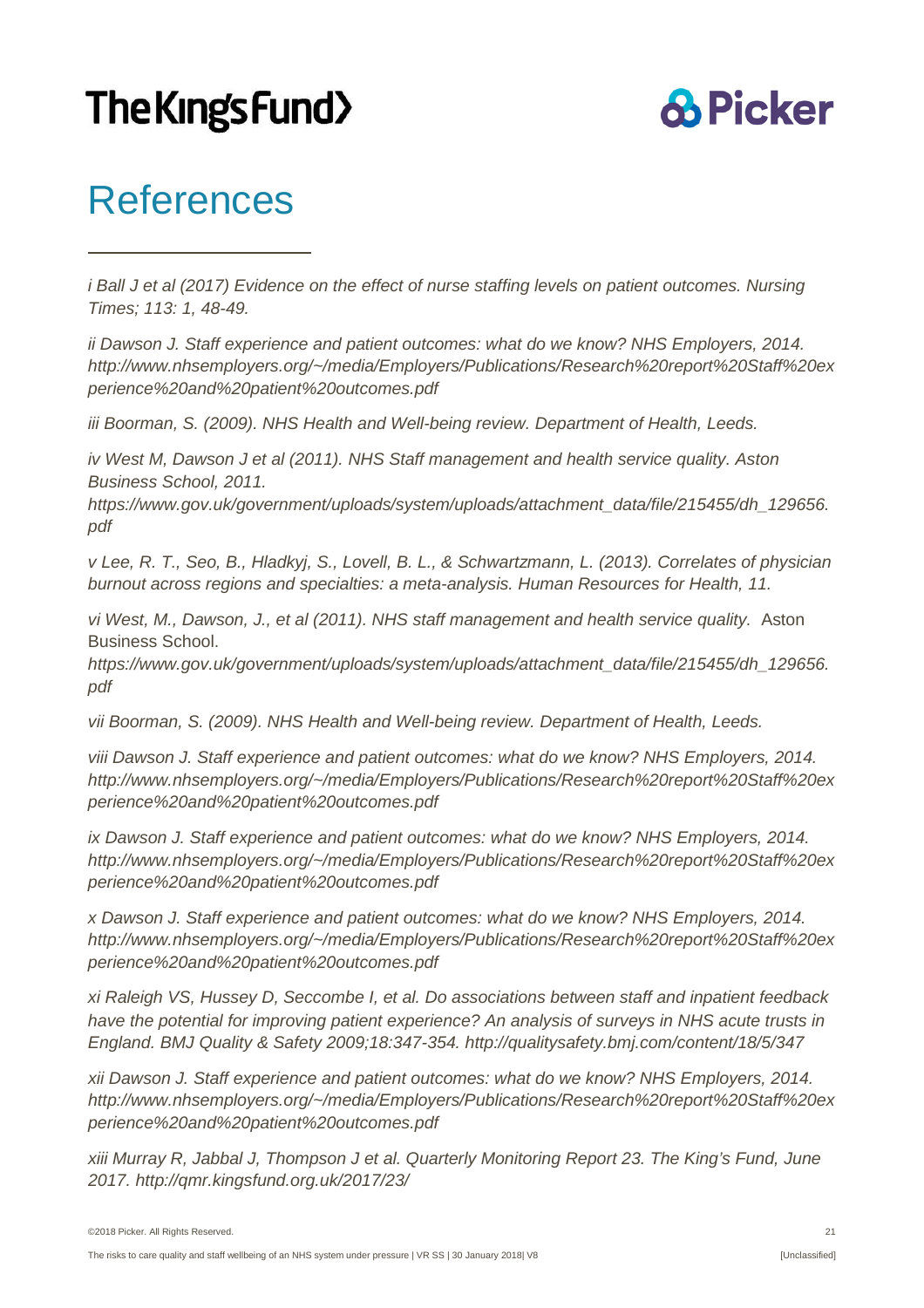j



<span id="page-22-0"></span>*xiv [NHS Improvement. Quarterly performance of the NHS provider sector: quarter 4 2016/17. NHS](https://improvement.nhs.uk/resources/quarterly-performance-nhs-provider-sector-quarter-4-1617/)  [Improvement,](https://improvement.nhs.uk/resources/quarterly-performance-nhs-provider-sector-quarter-4-1617/) 2017.* 

*[https://improvement.nhs.uk/uploads/documents/M12\\_201617\\_provider\\_sector\\_performance\\_repor](https://improvement.nhs.uk/uploads/documents/M12_201617_provider_sector_performance_report_-_Fin_Accts_-_FINAL.pdf) [t\\_-\\_Fin\\_Accts\\_-\\_FINAL.pdf](https://improvement.nhs.uk/uploads/documents/M12_201617_provider_sector_performance_report_-_Fin_Accts_-_FINAL.pdf)* 

<span id="page-22-1"></span>*xv Nuffield trust. The NHS workforce in numbers: facts on staffing and staff shortages in England. Nuffield Trust, October 2017. [https://www.nuffieldtrust.org.uk/resource/the-nhs-workforce-in](https://www.nuffieldtrust.org.uk/resource/the-nhs-workforce-in-numbers)[numbers](https://www.nuffieldtrust.org.uk/resource/the-nhs-workforce-in-numbers)*

<span id="page-22-2"></span>*xvi Buchan, Charlesworth A, Gerschlick B, Seccombe I. Rising pressure: the NHS workforce challenge. The Health Foundation, 2017.* 

<span id="page-22-3"></span>*xvii [Royal College of Nursing. Safe staffing legislation to avoid patient-safety crisis. Royal College](https://www.rcn.org.uk/news-and-events/news/safe-staffing-legislation-to-avoid-patient-safety-crisis)  [of Nursing,](https://www.rcn.org.uk/news-and-events/news/safe-staffing-legislation-to-avoid-patient-safety-crisis) 2017.*

<span id="page-22-4"></span>*xviii Royal College of Physicians. NHS reality check: delivering care under pressure. Royal College of Physicians, 2017. [https://www.rcplondon.ac.uk/projects/outputs/nhs-reality-check-delivering](https://www.rcplondon.ac.uk/projects/outputs/nhs-reality-check-delivering-care-under-pressure)[care-under-pressure](https://www.rcplondon.ac.uk/projects/outputs/nhs-reality-check-delivering-care-under-pressure)*

<span id="page-22-5"></span>*xix OECD. Health at a Glance 2017. OECD, 2017.* 

*http://www.oecd-*

*ilibrary.org/docserver/download/8117301e.pdf?expires=1511769297&id=id&accname=guest&chec ksum=4BBC8BFBD224B05A318C4A03679511EA*

<span id="page-22-6"></span>*xx Buchan, Charlesworth A, Gerschlick B, Seccombe I. Rising pressure: the NHS workforce challenge. The Health Foundation, 2017.*

<span id="page-22-7"></span>*xxi <http://www.health.org.uk/news/new-data-show-96-drop-nurses-eu-july-last-year>*

<span id="page-22-8"></span>*xxii* OECD. Health at a Glance 2017. OECD, 2017. http://www.oecdilibrary.org/docserver/download/8117301e.pdf?expires=1511769297&id=id&accname=guest&chec ksum=4BBC8BFBD224B05A318C4A03679511EA

*xxiii Ewbank L, Thompson J, McKenna H. NHS hospital bed numbers: past, present, future. The King's Fund, 2017.<https://www.kingsfund.org.uk/publications/nhs-hospital-bed-numbers>*